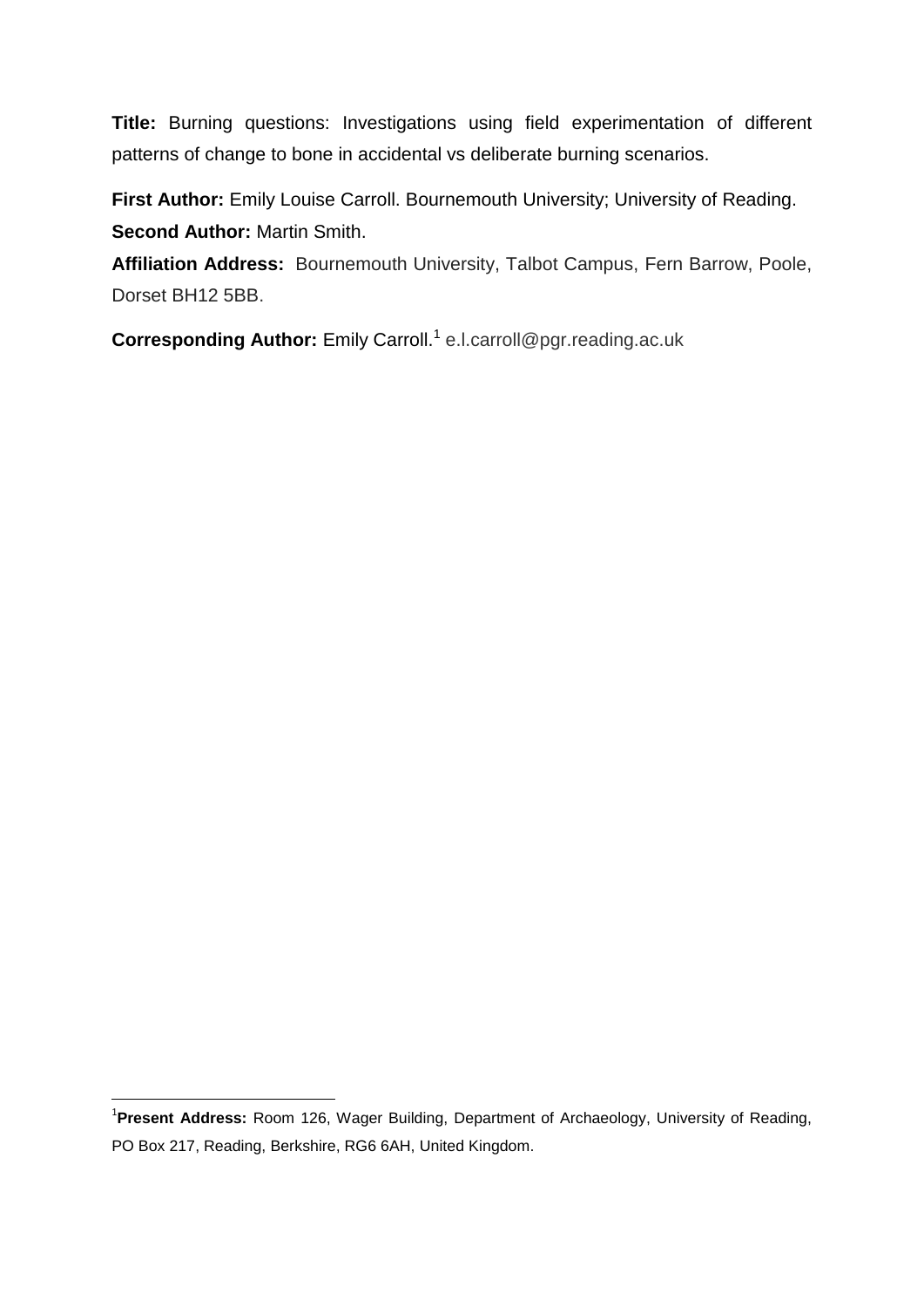## **Abstract**

Experimental research into thermal alterations to bone has tended to be carried out under laboratory conditions, where different burning scenarios are simulated to reconstruct the respective heat-induced changes in bone. While this approach has greatly advanced this field of research, very little open-air field experimentation has been conducted and consequently documented. The current paper presents the results of the first study to utilise field experimentation to examine the heat-induced alterations that occur in bone when subjected to two different firing conditions. This experiment contrasted a reconstruction of a funeral pyre with a simulated house fire in order to explore differences in the effects of accidental and deliberate burning scenarios on bone. Both advantages and problems faced are discussed with regards to the methodological approach used to document and analyse the resultant burnt bone; leading to recommendations for future research. The burned bone assemblage from the accidental fire displayed uneven burning, with an extensive spectrum of colour alteration. Bone fragments recovered from the funeral pyre however showed distinctly uniform thermal changes, with minimal variation. This research demonstrates the value of field experimentation in the analysis of burned bone from both archaeological and forensic contexts and concludes that future research would greatly benefit from employing a similar mode of investigation, in conjunction with laboratory experimentation.

# **Key words**

Burned bone; Bioarchaeology; Experimental Archaeology; Heat-induced alterations; Cremation pyre; Accidental fire.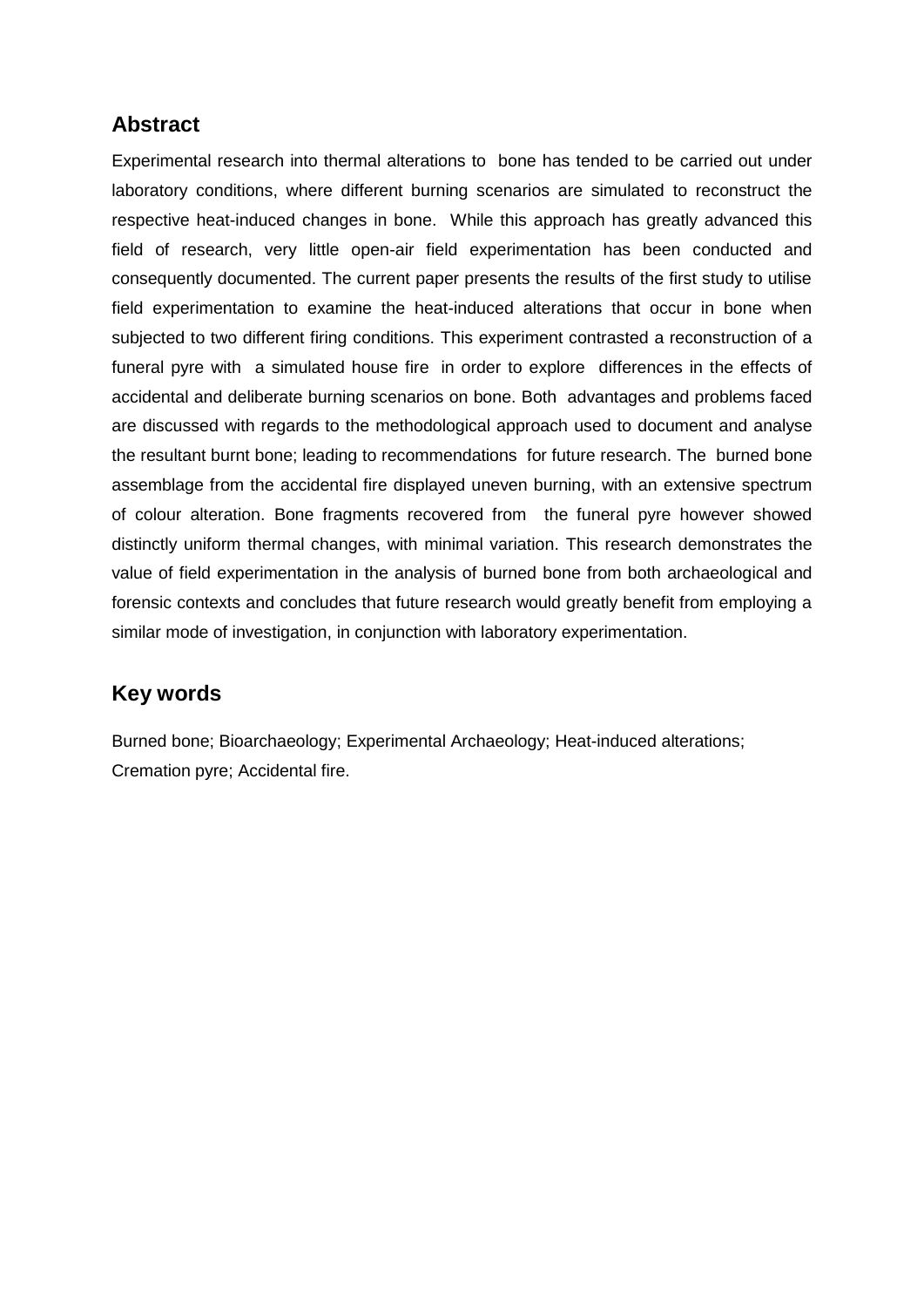## **1. Introduction**

Understanding the thermal decomposition of bone is essential for reconstructing the effect of fire on human remains, in both forensic and archaeological contexts (Symes et al. 2015; Gonçalves et al. 2011; Thompson et al. 2016; Ubelaker 2009). Research in this area has advanced significantly over the past three decades (Collier 1996; McKinley 2015) with studies mostly employing laboratory experimentation to examine the macroscopic and microscopic heat-induced alterations that occur in burned bone, how they correlate to the temperature and duration of combustion and what techniques best suit for their analysis (Gonçalves et al. 2011; Gonçalves et al. 2015b; Ellingham et al. 2015a; Ellingham et al. 2015b; Piga et al. 2009; Thompson et al. 2009; Thompson et al. 2013; Snoeck et al. 2016).

Despite the expanse of research in this field, only a handful of published experiments have been conducted outdoors in open air environments (Downes 1999; Jonuks and Konsa 2007; Marshall 2011; McKinley 1997; Silva 2015). These have tended to focus on reconstructing the collapse of the pyre or dwelling, the spread of material in the ground deposit following cremation, or the osteological assessment of the burnt bone. As such, the current literature lacks critical evaluation of this manner of experimentation in general, with specific areas that might benefit from further study including comparisons between different styles of 'open-air' burning and also the H-I changes in the bone recovered.

The current paper discusses the results of a pilot study where two deer carcasses were subjected to two differently constructed experimental fires, in order to study macroscopic changes to bone subject to thermal alteration in differing circumstances.. The first was a structured funeral pyre, the other a simulated accidental indoor fire using a metal shipping container to represent a generic domestic structure. There were three principle aims to the investigation; firstly, to establish a protocol on how to conduct, record and interpret open-air experimental fires; secondly to document both experiments; thirdly, to investigate how bone responds to opposing firing conditions, one that is managed and one that is left to burn out without ongoing intervention, by recording multiple H-I modifications in the remnant burnt bone.

### **1.1. H-I alterations in bone**

Certainly, the most widely documented and well-studied macroscopic alteration that occurs to bone when subject to extreme heat is colour change (Delvin and Herrmann 2015). Research has found that a skeletal element will pass through a sequential spectrum of chromatic alteration, from yellowish to white, which is caused by the combustion of its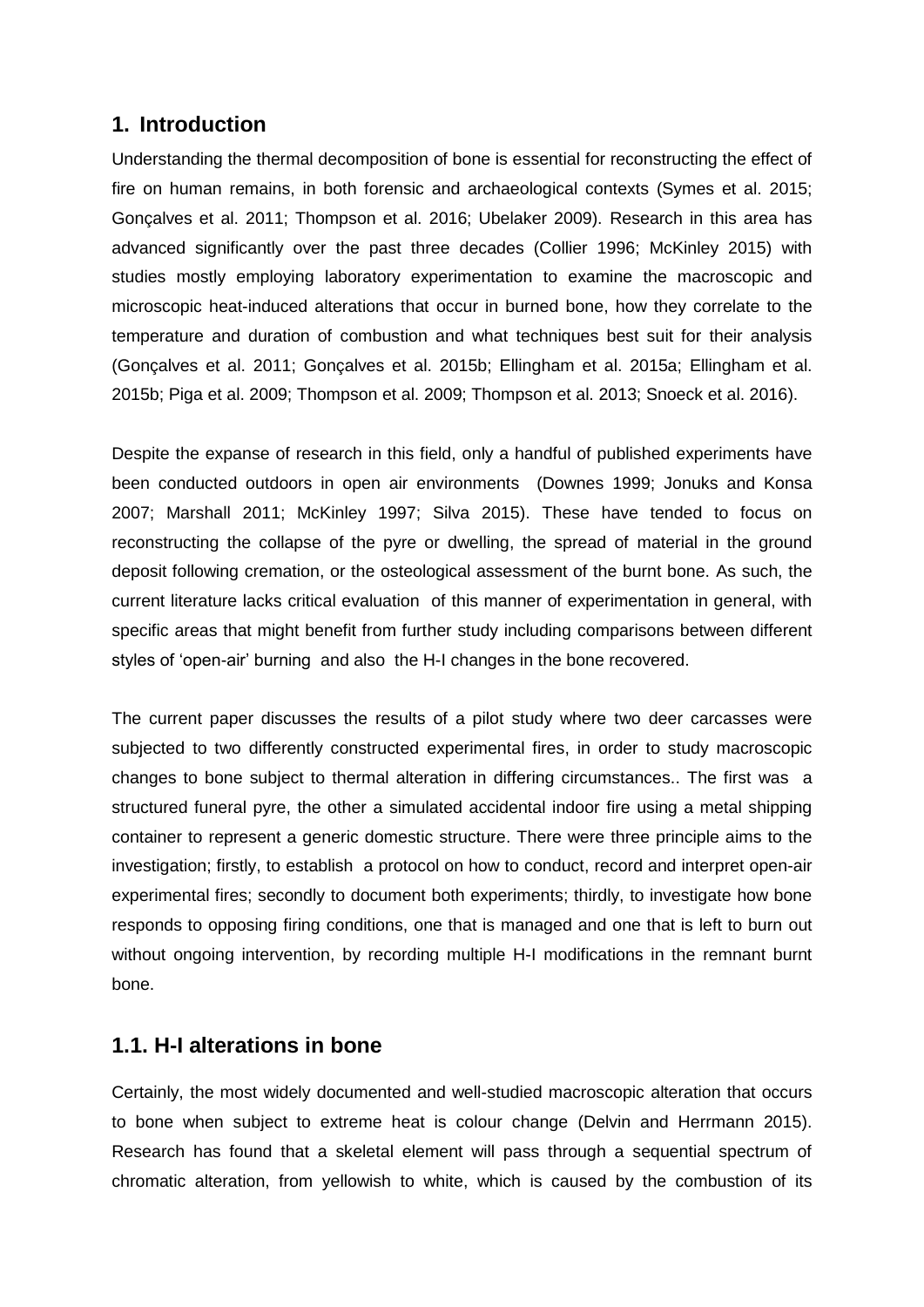organic and inorganic components and is subject to oxygen availability (Fig. 1) (Reidsma et al. 2016; Ubelaker 2009; Ullinger et al. 2015). When bone is first subjected to heat it changes from its normal ivory colour to brown and then black, caused by the combustion of both carbon and collagen. This is followed by grey which is induced by the polarization of organic compounds, and then white which is caused by the complete combustion of the bone's organic material and the fusion of bone mineral (Ellingham et al. 2015a). While the order of colour change in bone is always the same, different researchers have reported varying temperatures at which these stages are achieved (Ellingham et al. 2015a). Colouration in burned skeletal remains however can also be a consequence of staining from minerals within the burial environment or the melting of metal artefacts that are either worn or placed with the individual at the time of incineration (Brady 2006; Dupras 2013). It is therefore essential to consider the wider context of the burned deposit as well as any extraneous inclusions prior to interpretation.

## **Fig. 1. Animal bone samples displaying the colour alteration that takes place when subject to extreme heat.**

Further macroscopic H-I alterations that have also been extensively researched include fracture patterning, warping, shrinkage and weight loss (Buikstra and Swegle 1989; Gonçalves et al. 2011; Gonçalves et al. 2015a; Gonçalves et al. 2015b), although an increase in bone size has also been reported (Thompson et al. 2005). Recent laboratory experiments have found that fracture patterning and warping is associated with the preservation of collagen in bone, as well as recrystallization at the inorganic phase, and has allowed researchers to infer pre-burning conditions; namely, the burning of fleshed and dry bone (Gonçalves and Thompson 2015; Vasserol et al. 2016). Examining shrinkage and weight loss has been found to be useful for the analytical assessment of burnt bone. The former has been associated with the coalescence of mineral crystals (Gonçalves, 2011), while the latter is caused by the evaporation of water, the combustion of organic compounds and the release of  $CO<sub>2</sub>$  (Ellingham et al. 2015b).

On a microscopic level, the ultra-structural morphology of bone also changes when heated (Ellingham et al. 2015a; Ritchie 2006; Thompson et al. 2009; Piga et al. 2016). The diameter of osteons and haversian canals within bone shrink, while the size and formation of crystallites, which are made of bone's inorganic component, increase when subjected to higher burning temperatures (Nelson 1992). Histomorphology has been successfully used to examine these microscopic changes in burnt bone, and has found these alterations to be a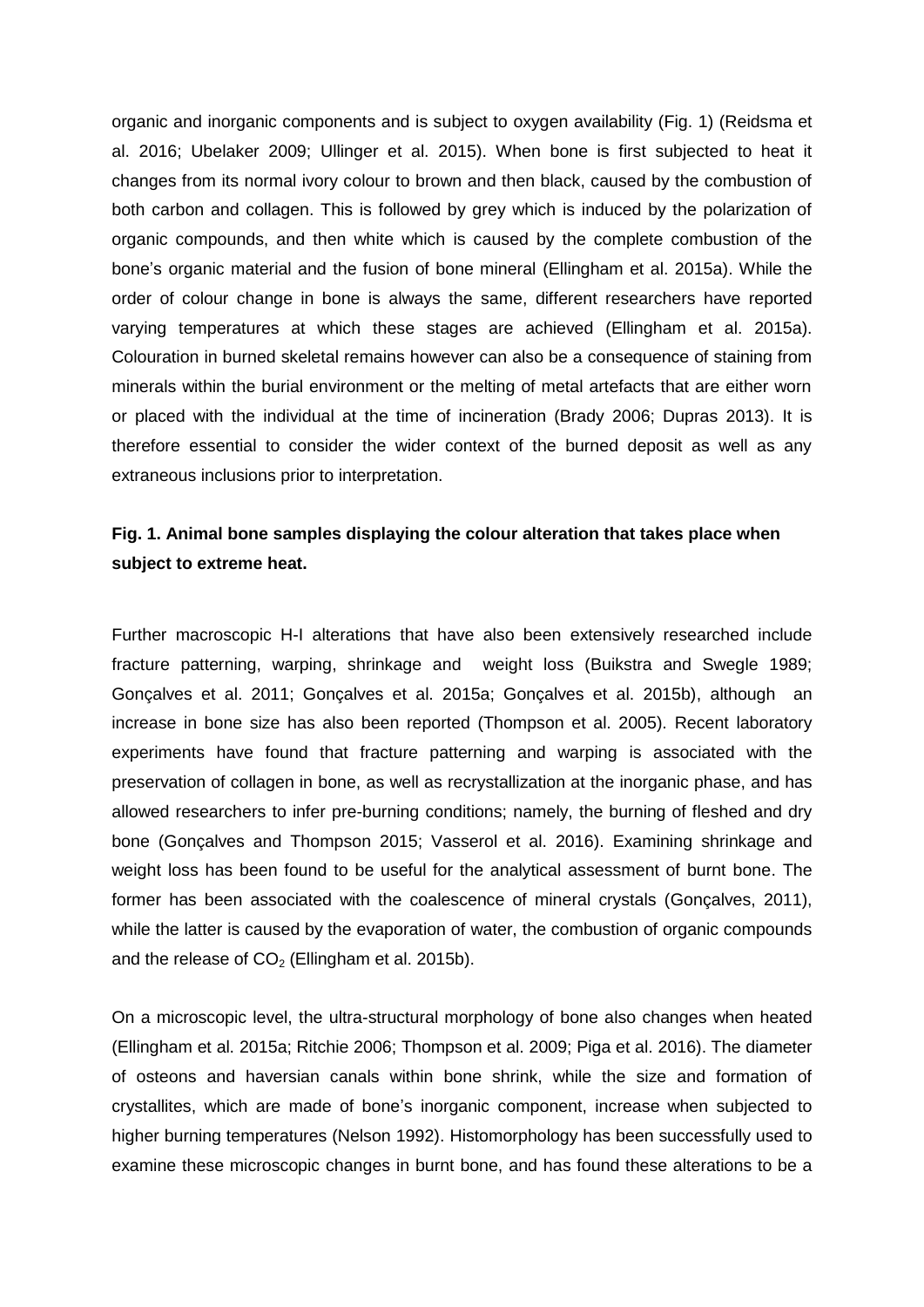sensitive indicator of thermal decomposition (Squires et al. 2011). More recently, studies have experimented with reconstructing the crystallinity indices of burnt bone to infer burning temperatures, including low, medium and high (Thompson et al. 2009; Thompson et al. 2013). The CI index has been found to be the most reliable representation of the crystallinity of burnt bone and has been applied in the analysis of cremated samples from the archaeological record (Thompson et al. 2016).

### **1.2. Laboratory Experiments**

From the early 1950s experiments have artificially recreate various firing conditions in order to record the gross changes that bone undergoes (Baby 1954; Binford 1963; Shipman 1984). The study of burnt bone and the reconstruction of firing conditions owes a huge debt to the numerous laboratory studies that have been conducted over the last 30 years (Ellingham et al. 2015b; Ellingham et al. 2016; McKinley 2015). These efforts include heating bone samples in ovens, kilns or furnaces (for the most part gas or electric powered) and altering the temperature at set or shifting intervals (Collini et al. 2015; Ellingham et al. 2015a; Shipman et al. 1984). Despite this method producing the sort after H-I alterations within the skeletal samples, temperature selection is often subject to the settings of the oven or kiln used in the study. As such the burning temperatures used vary across studies.

The above research has established that thermal decomposition of bone is caused by temperature increase, although variation in the temperature threshold at which the decomposition stages take place may occur due to the action of other factors. Taken together research in this area conducted over recent decades has led to the general acceptance of four stages of thermal decomposition taking place between c.100-1000˚, and producing characteristic H-I alterations (Mayne Correia 1997; Thompson 2005; Ellingham et al. 2015a).

Duration of burning has also been used to examine the thermal alteration of bone since it was first considered as a firing condition by Baby (1954). Study has henceforth experimented with varying firing durations. Most recently, research has examined the influence of increasing firing durations at varying temperature settings to record microscopic alterations (Ellignham et al. 2015b). It was found that longer burning durations or slower heating rates increased the progression of thermal decomposition in bone, highlighting that H-I alterations are subject to shifting burning durations.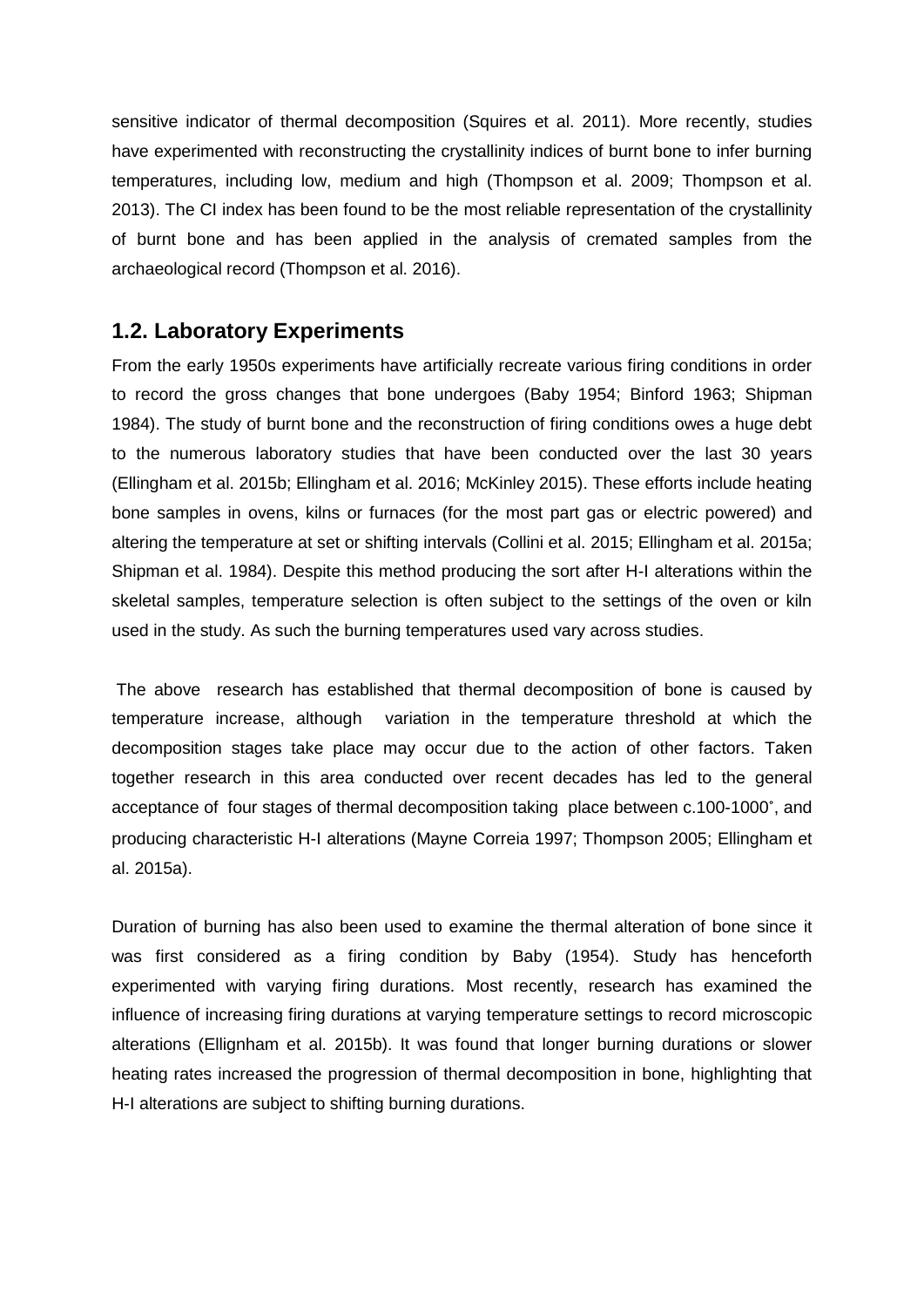Laboratory research has also experimented with samples of varying states of preservation. Thurman and Willmore (1982) first pointed out that criteria to distinguish between these different kinds of burnt bone did not exist, despite claims of their evident differentiation (Baby 1954; Buikistra and Swegle 1989; Binford 1963; Spennemann and Colley 1989; Whyte 2001). These investigations have proved useful in both the fields of archaeology and forensics for determining the condition of the skeletal remains prior to burning (Gonçalves et al. 2011; Gonçalves et al. 2015b). However, different studies have reported conflicting results (Baby 1954; Binford 1963; Etxeberria 1994 Whyte 2001).

Due to the ethical constraints surrounding the use of human remains within scientific research, as well as the facilities available for conducting these kinds of studies, laboratory experiments have tended to use disarticulated animal bones as human proxies (Shipman et al. 1984; Thompson et al. 2013). While animal remains are recognised as a sufficient alternative to human tissue in some kinds of forensic research, the burning of sections of femora or mandibles is not representative of the cremation of a complete cadaver, where the distribution of fatty tissue, body positioning, and muscle contraction can all have an effect on thermal decomposition (Dehann 2015). Studies have overcome this issue by attending cremations at modern crematoria and recording the H-I alterations visible (Gonçalves et al. 2015a). This approach provides a rare opportunity for the researcher to witness the changes that occur to a cadaver as a result of extreme heat exposure.

#### **1.3. Field Experiments**

Open-air experimentation has been used to analyse the H-I changes in burned bone, but comparatively less so then Laboratory work (Downes 1999; McKinley 2004; Silva 2015; Ubelaker 2009). This approach has mainly been used in the field of forensics as a means of investigating case studies involving burnt human remains (Pope et al. 2004; Poppa et al. 2011). The main intention of which is to reconstruct the sequence of events leading up to death, and primarily focusing on distinguishing between perimortem and postmortem trauma in burnt skeletal remains (Gruchy and Rogers 2002; Herrmann and Bennett 1999; Marciniak 2009). Animal bone proxies are usually burnt on specially built campfires or fire pits following the infliction of sharp or blunt force trauma. The outcome of which has led to considerable advances in the forensic understanding of perimortem events when thermal alteration is involved, often finding that fire is a secondary process used to try to cover-up or destroy evidence (Brickley, 2007; Salter, 2008; Symes et al. 2015, 52-54; Symes et al. 2012, 349).

In archaeology, several field experiments examining cremation practices have reconstructed funeral pyres (Jonuks and Konsa 2007; McKinley 1997; Marshall 2011; Noy 2000).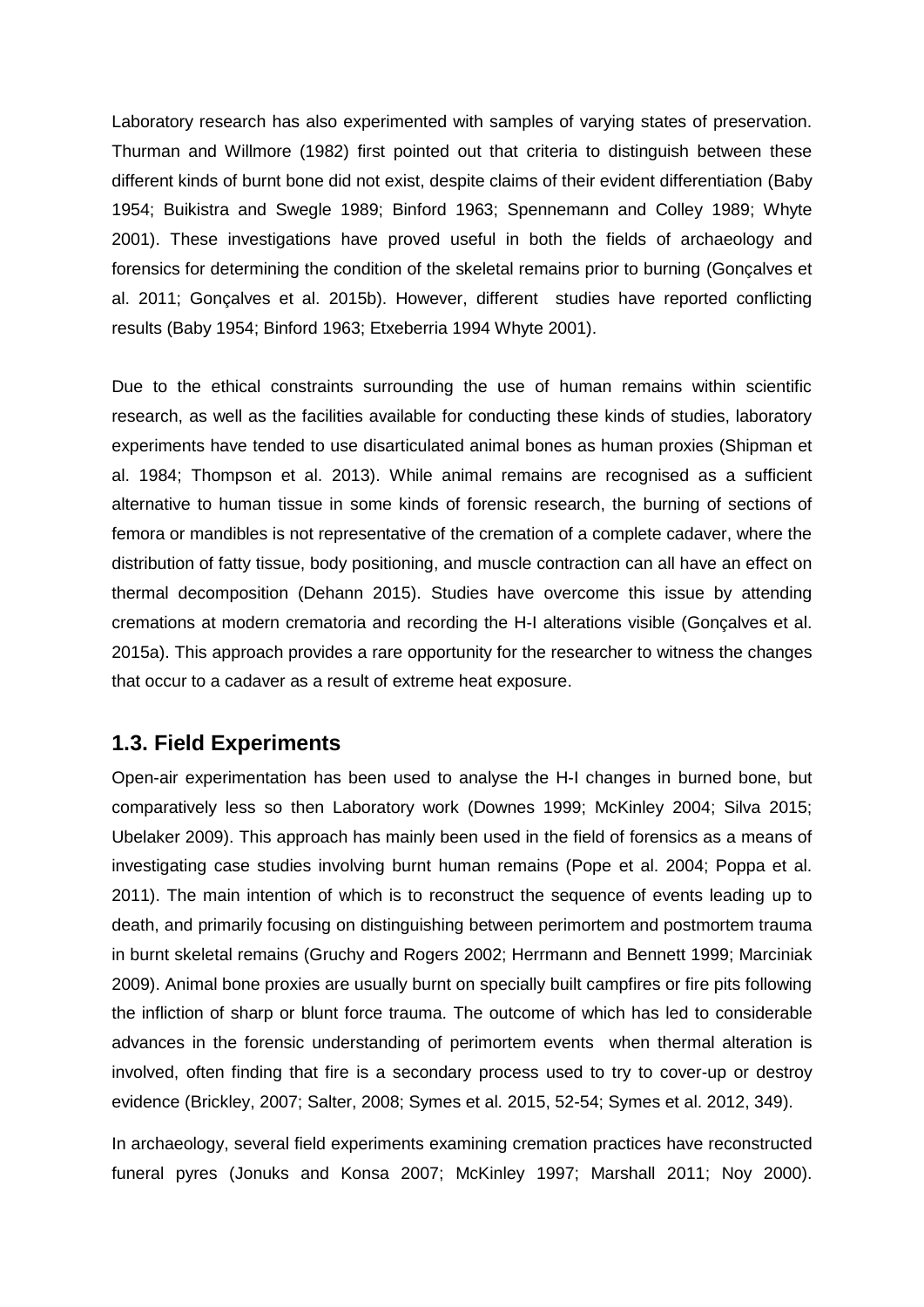Experiments have typically involved burning a box pyre, which is a tiered wooden tower that has been described in various classical sources including the cremation of Patroclus and Hector (Iliad book 23) (Marshall 2011). McKinley's recreation of a Bronze Age funeral pyre examined how long it would take for the thermal decomposition of a human body, represented by a sheep cadaver, to be achieved (1997). The progression of the pyre's collapse was also monitored as was the spatial distribution of the cremated remains within the ground deposit. Marshall (2011) more recently also recreated Bronze Age cremations, experimenting with both box pyres and ring pyres. This extensive study once again recorded the collapse of the pyre, and the condition of the pyre base, but also the taphonomic alteration of various bronze pyre goods and the distribution of burning in the cremated bone recovered. The study found that a body burnt on a funeral pyre, where the fuel was continually supplemented and a sufficient oxygen supply was available could still show evidence for uneven burning due to the cadaver's position.

Studies on a considerably smaller scale have also used funeral pyre experiments to examine the role of burnt animal bones in the cremation process and to establish criteria for distinguishing them from burnt human bone (Whyte 2001). It was common practice in antiquity for animal remains to be placed on the pyre. Studies including those by Whyte (2001) as well as Bond and Worley (2006) have provided considerable insight into the types of activities which produced cremated animal bone and what it can reveal about ancient cremation rituals. In modern forensic investigations, mixing non-human animal remains with human remains during the burning process has also been observed as a further strategy employed by perpetrators attempting to conceal a murder (Brickley 2007).

Other studies utilising field experiments to examine burnt bone include experimental house fires (Flamman 2004; Rasmussen 2004). This field of research developed out of excavations in Jutland where an unprecedented amount of burned down Iron Age dwellings have been unearthed (Rasmussen 2004). This approach was recently applied in UK archaeology when a reconstructed Anglo-Saxon house burnt down in an accidental fire at West-Stow, Suffolk (Tipper 2012). Research questions are numerous, including determining the cause of the fire, determining the sequence of collapse, and reconstructing the body position of recovered fire victims (Bankoff and Winter 1979; Flamman 2004; Rasmussen 2007). These publications have greatly enhanced the archaeological understanding of ancient domestic fire victims and have led to further osteological analysis of burnt human remains recovered from ancient house fires (Harvig et al. 2015). However these observations have not been compared to those of other fire scenarios including deliberate cremations.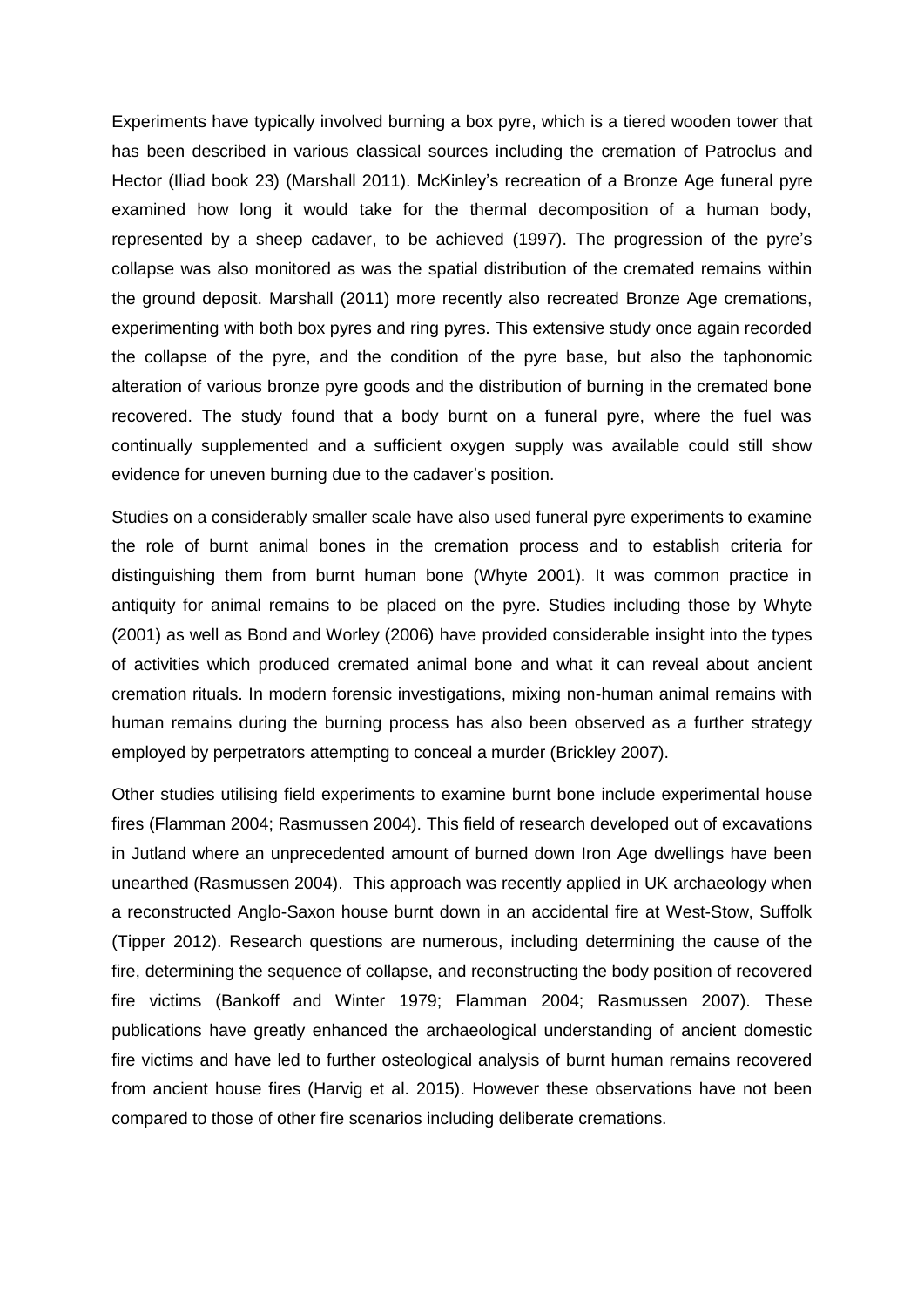The current study employs field experiments to document the processes involved in two different fire scenarios and examine the thermal alterations that occur. Two opposing fire scenarios were simulated, an accidental and deliberate fire.

## **3. Materials**

Two European roe deer carcasses (*Capreolus capreolus*) were used as proxies in these experiments. Both individuals were culled as part of the humane management of deer herds in Dorset, ensuring concordance with the Animals Scientific Procedures Act (1986). The deer, one male and one female, were not defleshed or otherwise manipulated prior to the experiments, except for a single gunshot wound to the thorax (0.308 caliber, 10-20mm soft tissue wound). This was to ensure the authenticity of each experiment and to avoid compromising the results obtained. The female deer was 0.95m long, stood 1.02m tall and weighed 20Kg, while the male measured 1m long, stood 1.04m tall and weighed 25Kg. It is noted that this difference in body size may influence the degree of thermal decomposition due to their varying body mass indices. The two specimens had been dead for three days prior to each experiment. They were stored in chest freezers and then thawed prior to each experiment to prevent decomposition.

## **3.1 Accidental Fire**

The first scenario was intended to simulate the effects of an accidental fire occurring in a built structure. This part of the research was conducted at West Moors Fire Training Centre, Dorset on the 31<sup>st</sup> of March 2014, under the direction of the Dorset Fire and Rescue Services. The latter regularly reproduce the circumstances of accidental fires in buildings using metal shipping containers as the latter permit re-use. The metal container used in the current experiment (Fig. 2) measured c.5m by c.2.5m. The deer was positioned towards the entrance of the container and five sheets of chipboard (40Kg), seven wooden planks (336Kg), as well as tissue paper (0.5Kg) were placed at the back of the container away from the carcass; this fuel was used to ignite the fire. This material was not replaced once burned. The door of the shipping container was also left open to encourage a sufficient air supply. The placement of the deer carcass by the door was intended to simulate a fire victim who had collapsed following smoke inhalation. The temperature of the container was recorded as often as possible at 10 and 20 minute intervals using a non-contact digital LCD infrared thermometer and an infrared thermometer camera. This approach did not allow the temperature of the carcass itself to be recorded, but the temperature of the combustion from a safe distance. Previous research has used built-in temperature gages to record temperature, yet as this experiment was conducted on location alternative mobile devices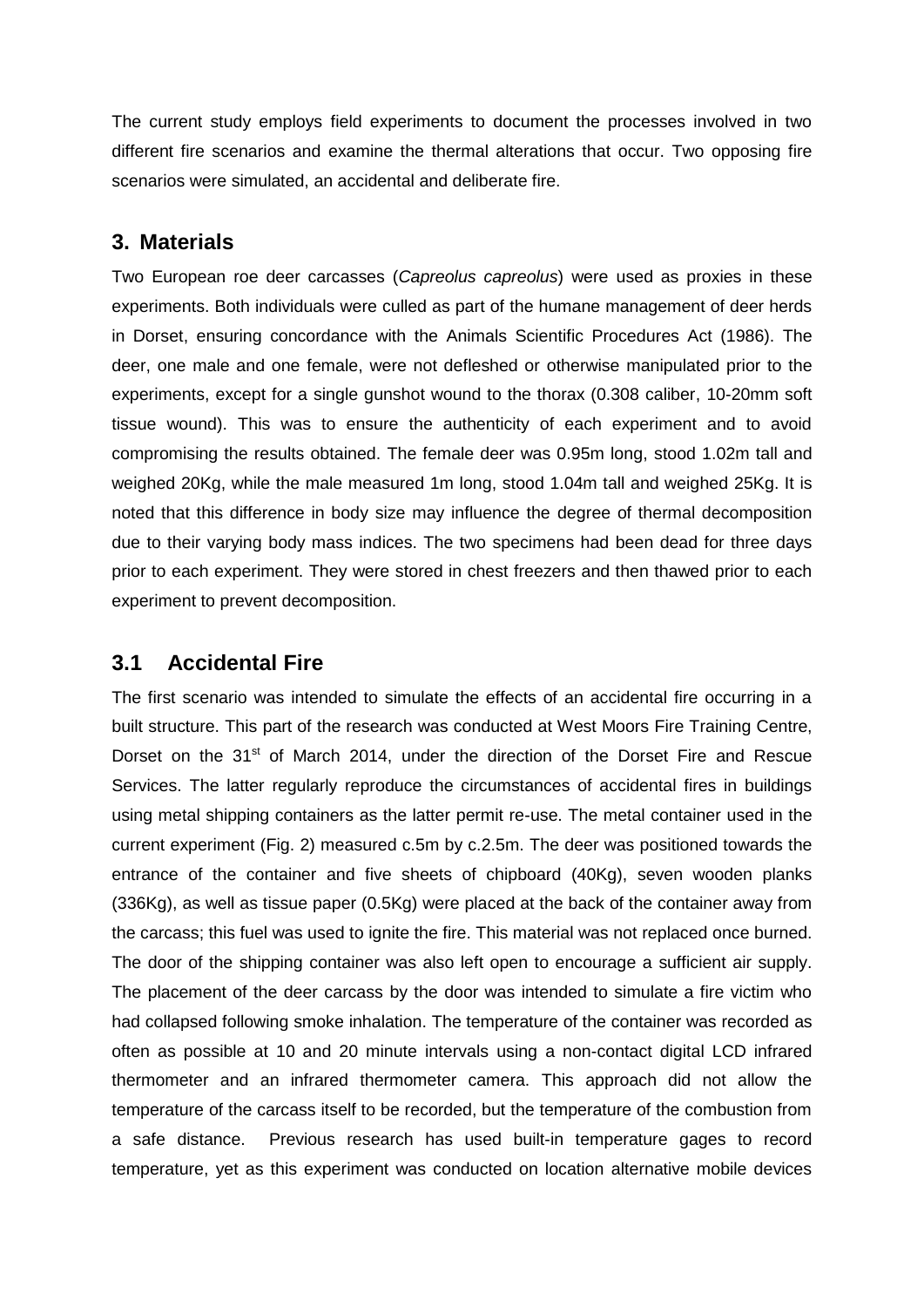were necessayr (Ellingham et al. 2016). A handheld Panasonic Lumix G1 52mm Camera and a Panasonic HC–X920 video camera were used to document the experiment.

**Fig. 2 A). The setup of the shipping container fire. B) The position of the deer carcass in the shipping container.**

### **3.2 Funeral Pyre**

The first funeral pyre experiment was attempted on the  $2<sup>nd</sup>$  of July 2014, at Trigon Estate, Wareham Dorset. Unfortunately, as the wood provided was freshly cut green timber, the moisture content of the wood was too high and it was not possible to start the fire. The experiment was therefore postponed to the  $4<sup>th</sup>$  of July 2014. During this two day period, the carcass was stored in a shipping container on site, to stop it from being scavenged.

The pyre was situated in an open field, away from adjacent woodland (Fig. 3). The area in which it was placed had been cleared of any foliage that could exacerbate the combustion and the construction took the form of a ten-tiered,  $2m^2$  tower that stood at 1.4m tall. The gridiron structure was chosen to encourage sufficient oxygen ventilation (McKinley 1997). The ascending layers were stuffed with hay (3Kg), and newspaper (1Kg) to ensure that the flash point would be high enough to achieve combustion (Marshall 2011). The deer was positioned on top of the pyre to guarantee direct heat exposure, and the fire's fuel load was maintained by the continual addition of logs, 27 halved juvenile oak (1431Kg), hay (1Kg) and newspaper (1.5Kg) until the pyre collapsed. The temperature was recorded at regular intervals with a non-contact digital LCD infrared thermometer. Again, this approach did not allow the temperature of the carcass itself to be recorded, but the temperature of the combustion from a safe distance. A handheld Panasonic Lumix G1 52mm Camera and a Panasonic HC–X920 video camera was used to document the experiment.

**Fig. 3) A). The funeral pyre construction and the wood used to supplement the fuel load. B) The deer positioned on top of the pyre.**

#### **4 Methods**

The burnt bone from the shipping container fire was left overnight to cool before it was collected. The interior of the shipping container was gridded off, and the burnt bone was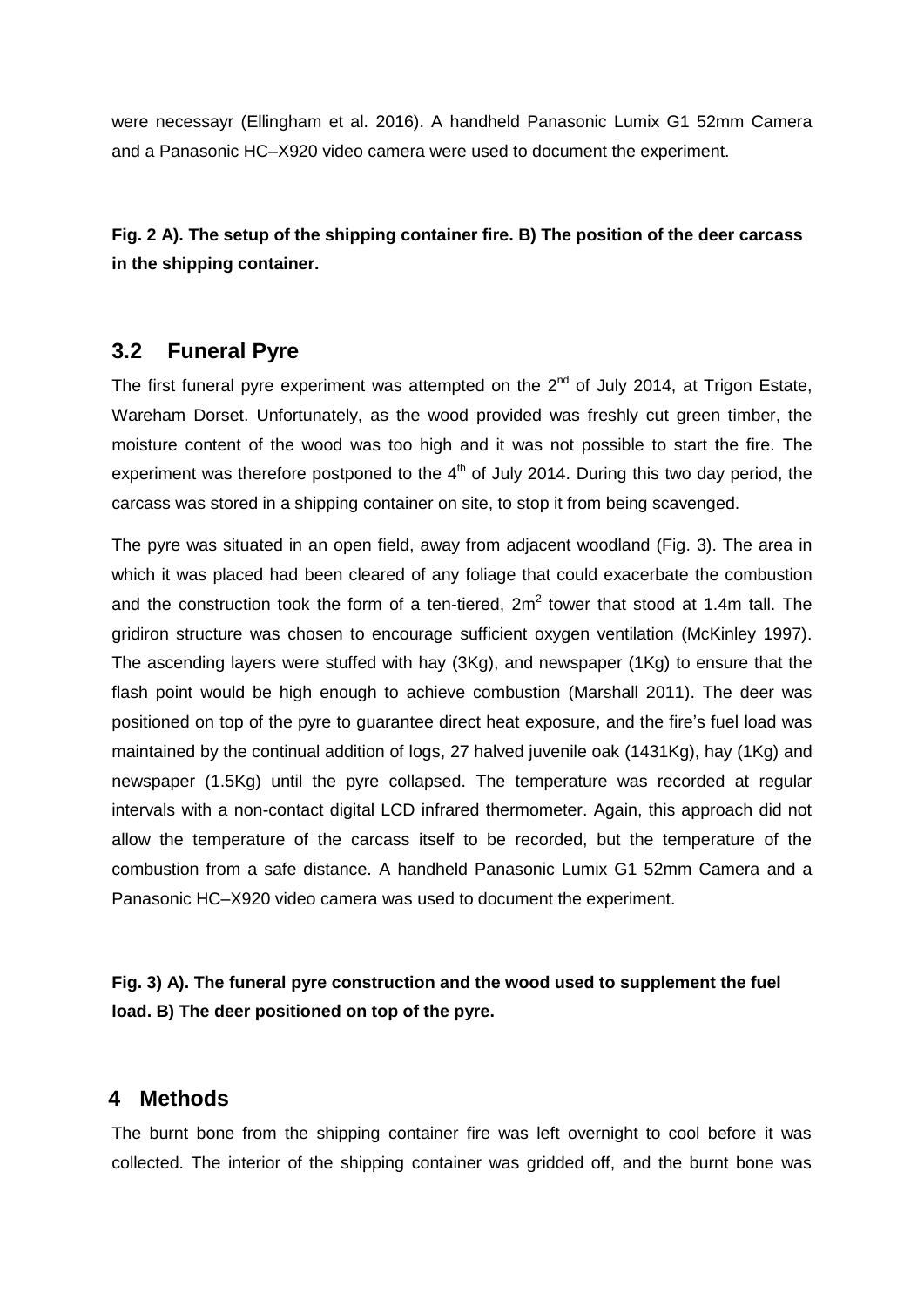bagged up according to its grid reference. As the burnt bone was spread throughout the container, three grids were used to collect the material. This produced three sets of data. The leftover burnt bone from the funeral pyre was left for an hour and sprayed with water before collection; it was decided that the material should not be left overnight in case it was disturbed or scavenged. Again, the pyre site was gridded off and the burnt bone was bagged up according to its grid reference. The material from both experiments was then kept in plastic boxes and transported to the Bournemouth University Osteology Laboratory for analysis.

The burnt bone from the experiments was sorted in order to separate the thermally altered bone from any extraneous material.

## **4.1 Degree of Burning**

The degree of burning was analysed using a 5 point visual scoring system adapted from Stiner et al. (1995) (Fig.4). This method ranks the progression of carbonization to calcination. At the bottom end of the scale, 1 represents the presence of soft tissue with minimal charring (blackening), while 5 denotes more than 50% calcination (whitening).

**Fig. 4. Examples of different degrees of burning for each of the five scores. 1: Relatively unburned, still consisting of soft tissue. 2: Less than 50% carbonization. 3: More than 50% carbonization. 4: Less than 50% calcination. 5: More than 50% calcination.**

### **4.2 Uniformity of Burning**

The uniformity of burning was measured using a 5 point visual scoring system adapted from Cain (2005) (Fig. 5). This technique identifies how many patterns of burning are visible within a single thermally altered bone fragment. A score of 1 represents uniform H-I alteration, while 5 demonstrates variability.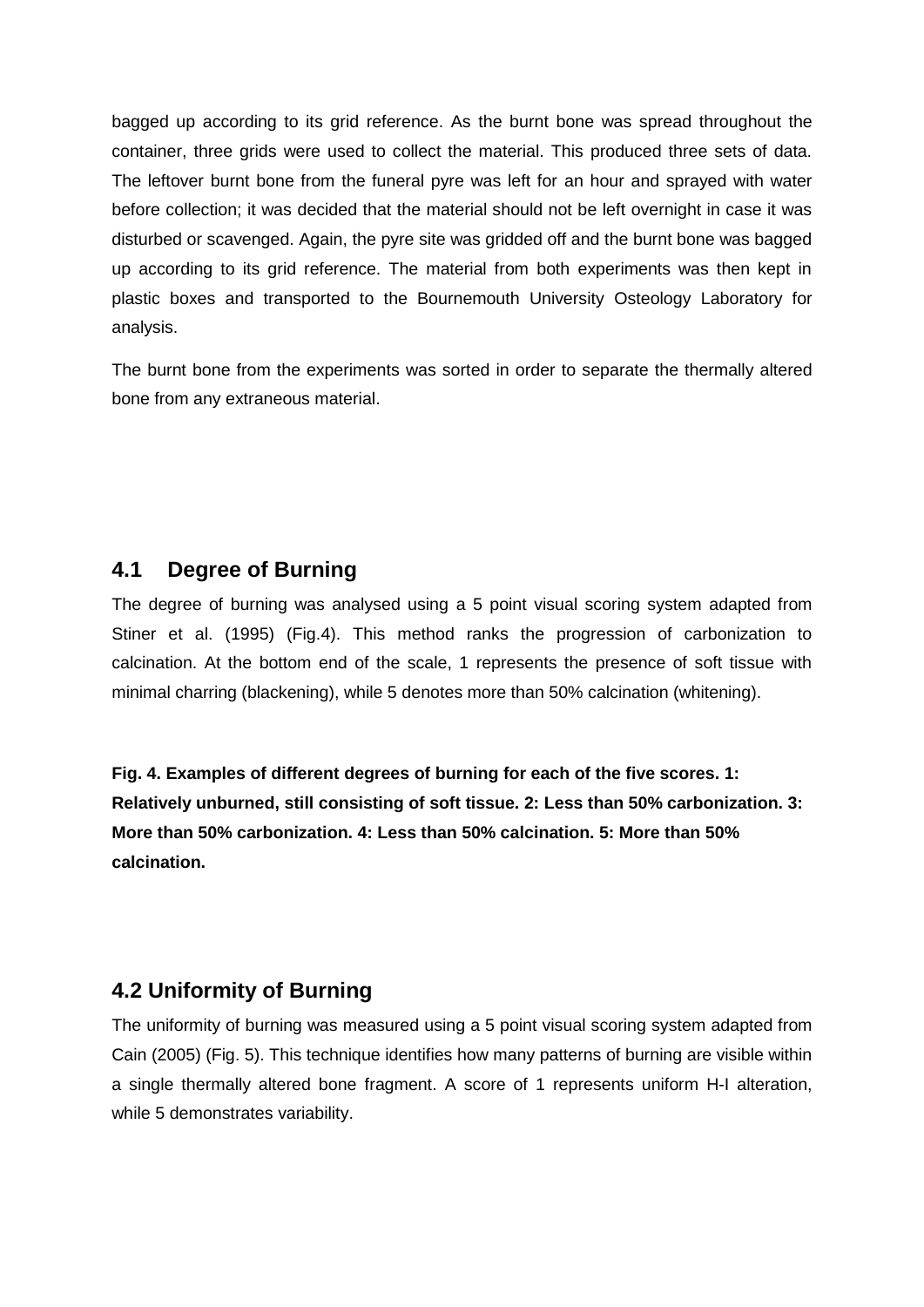**Fig. 5. Examples of the difference in the uniformity of burning for each of the five scores. 1: Complete uniformity. 2: Two patterns of burning. 3: Three patterns of burning. 4: Four patterns of burning. 5. Five patterns of burning.**

## **4.3 Colour Change**

The colour of burnt bone was analysed using a 6 point visual scoring system, based on the sequential spectrum of colour change outlined in previous experimental research (Fig. 6) (Ellingham et al. 2015a; Mayne Correia 1997). A number was given to each thermally altered bone fragment that represented the colour observed. If multiple colours were visible within a single fragment then each pigmentation was scored and the median was calculated.

**Fig. 6. Examples of the different colours for each of the five scores. 1: Brown. 2: Black. 3: Grey. 4: Blue. 5: White. 6: Orange.**

## **4.4 Fracture Patterning**

Fracture patterning was analysed using a 5 point scoring system based on the criteria published by Buikstra and Swegle (1989) (Fig7). A number was assigned to each thermally altered bone fragment that represented the type of fracturing observed. Only surface fractures within the element were recorded, rather than the way in which each fragment had broken. Consequently, if no fractures were present then a score of 0 was given.

**Fig. 7. Examples of the different fracture patterns for each of the five scores using SEM imagery. 0: No fracture patterning. 1: Longitudinal fracture. 2: Transverse fracture. 3: Polygonal fracture. 4: Exfoliated fracture.**

## **4.5 Weight**

The total weight of each assemblage was recorded using Fisherbrand PF-203 digital scales.

# **4.6 Statistical Analysis**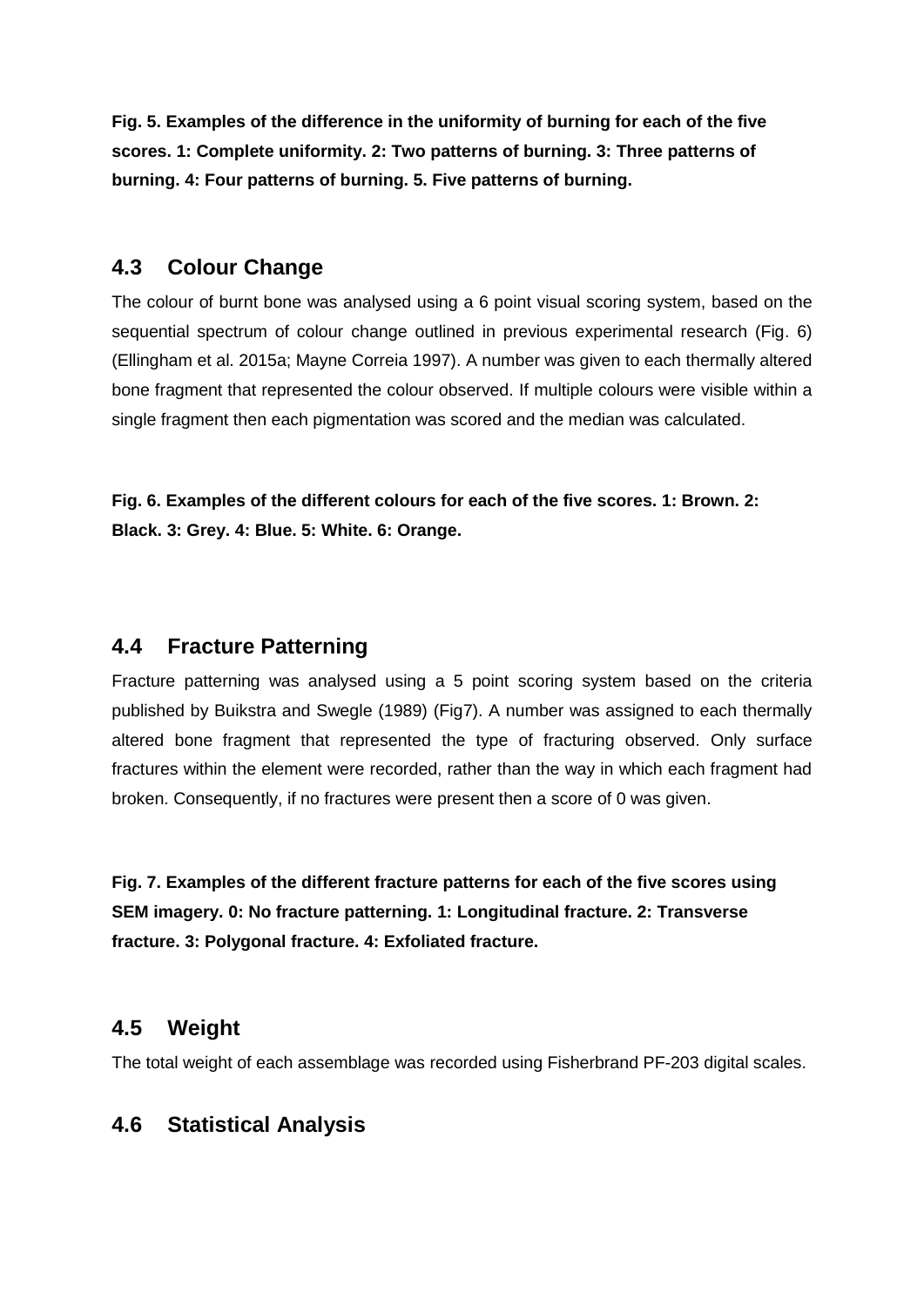Three statistical tests were applied in this investigation. First a Kruskal-Wallis H-Test (One-Way Analysis of Variance on ranked values) was conducted to pre-filter the data obtained from the shipping container fire, and to examine whether the data originates from the same distribution. This was necessary as three separate datasets were produced from this experiment all of which demonstrated different levels of H-I changes; this test determined which dataset would be most appropriate to use (See Section 3.2). This particular test is more appropriate than that of a One-Way ANOVA of mean values as it examines ordinal information and does not assume a normal distribution of data. A Mann-Whitney *U* test was then conducted to establish whether the thermal decomposition from the two experiments was statistically different. This test is designed to examine the variation of the median scores between two groups of non-specific distributions (Chalmer 1987; Field 2009). Even though this can be achieved by an Independent t-test, a Mann-Whitney *U* test is better suited for this investigation as it is does not assume that the data is normally distributed (Sigvallius 1994). A student's t-test was then used to compare the mean weight between of two assemblages. All statistical tests were computed using SPSS software package including version 2014.

#### **5 Results**

The results from the Kruskal-Wallis H-Test (One-Way Analysis of Variance on ranked values) are presented in table 1. It is clear that the material from all three data sets differs significantly with regards to each variable analysed, demonstrating substantial intraassemblage variation. It was decided that as the material from gird 2 showed the highest degree of thermal exposure, and was therefore used in the analysis.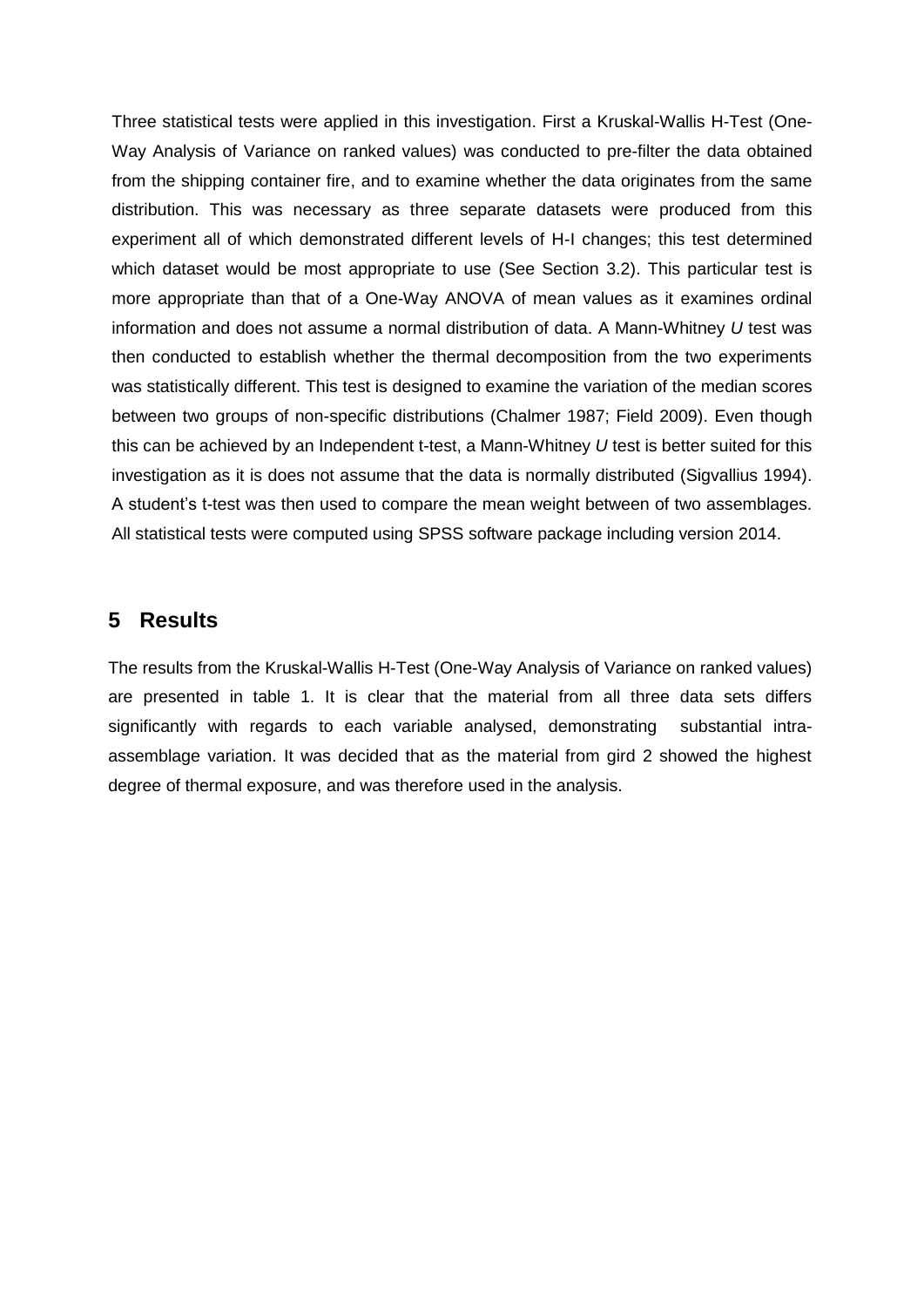Table 1. Results from Kruskall-Wallis H-Test on the data from the shipping container fire.

| <b>H-I Modification</b>      | Grid           | Mean:  | P - Value. | D.f.           | Chi-Squ: |
|------------------------------|----------------|--------|------------|----------------|----------|
|                              | No.            |        |            |                |          |
|                              | 1              | 2.77   | .000       | $\overline{2}$ | 74.486   |
| Degree of burning            | $\overline{2}$ | 4.28   | .000       | $\overline{2}$ | 74.486   |
|                              | 3              | 3.41   | .000       | $\overline{2}$ | 74.486   |
|                              | 1              | 2.39   | .001       | $\overline{2}$ | 13.675   |
| <b>Uniformity of burning</b> | $\overline{2}$ | 2.64   | .001       | $\overline{2}$ | 13.675   |
|                              | 3              | 2.98   | .001       | $\overline{2}$ | 13.675   |
|                              | 1              | 2.677  | .000       | $\overline{2}$ | 69.753   |
| <b>Colour change</b>         | 2              | 3.895  | .000       | $\overline{2}$ | 69.753   |
|                              | 3              | 2.855  | .000       | $\overline{2}$ | 69.753   |
|                              | 1              | 0.35   | .000       | $\overline{2}$ | 20.443   |
| <b>Fracture Patterning</b>   | $\overline{2}$ | 0.74   | .000       | $\overline{2}$ | 20.443   |
|                              | 3              | 0.16   | .000       | $\overline{2}$ | 20.443   |
|                              | 1              | 6.1    | .000       | $\overline{2}$ | 31.463   |
| Weight                       | $\overline{2}$ | 1.3384 | .000       | $\overline{2}$ | 31.463   |
|                              | 3              | 2.8445 | .000       | $\overline{2}$ | 31.463   |

# **5.1 Accidental Fire - Shipping Container**

The experiment is documented in figure 9.The shipping container fire burnt out after 160 minutes. The range of temperatures recorded was 80-1000ºC, with extremely high temperatures recorded initially, followed by a sharp drop after the first half hour (Fig. 8). In this experiment, the door of the shipping container was the only channel of oxygen that fed the combustion and it is likely that a shortage of oxygen, after the initial supply inside the container was used up, also contributed to the sharp drop in temperature following the fire's flash point. An important point of note was that the deer began to combust before it was reached by the flames. After twenty minutes the environment was so hot that the deer carcass self-ignited, and the muscles contracted in both the front and hind legs causing them to rise and flex, taking on a pugilistic position. By the end of the experiment, soft tissue remained on a large portion of the torso, while bones of the skull and appendages were entirely calcinated.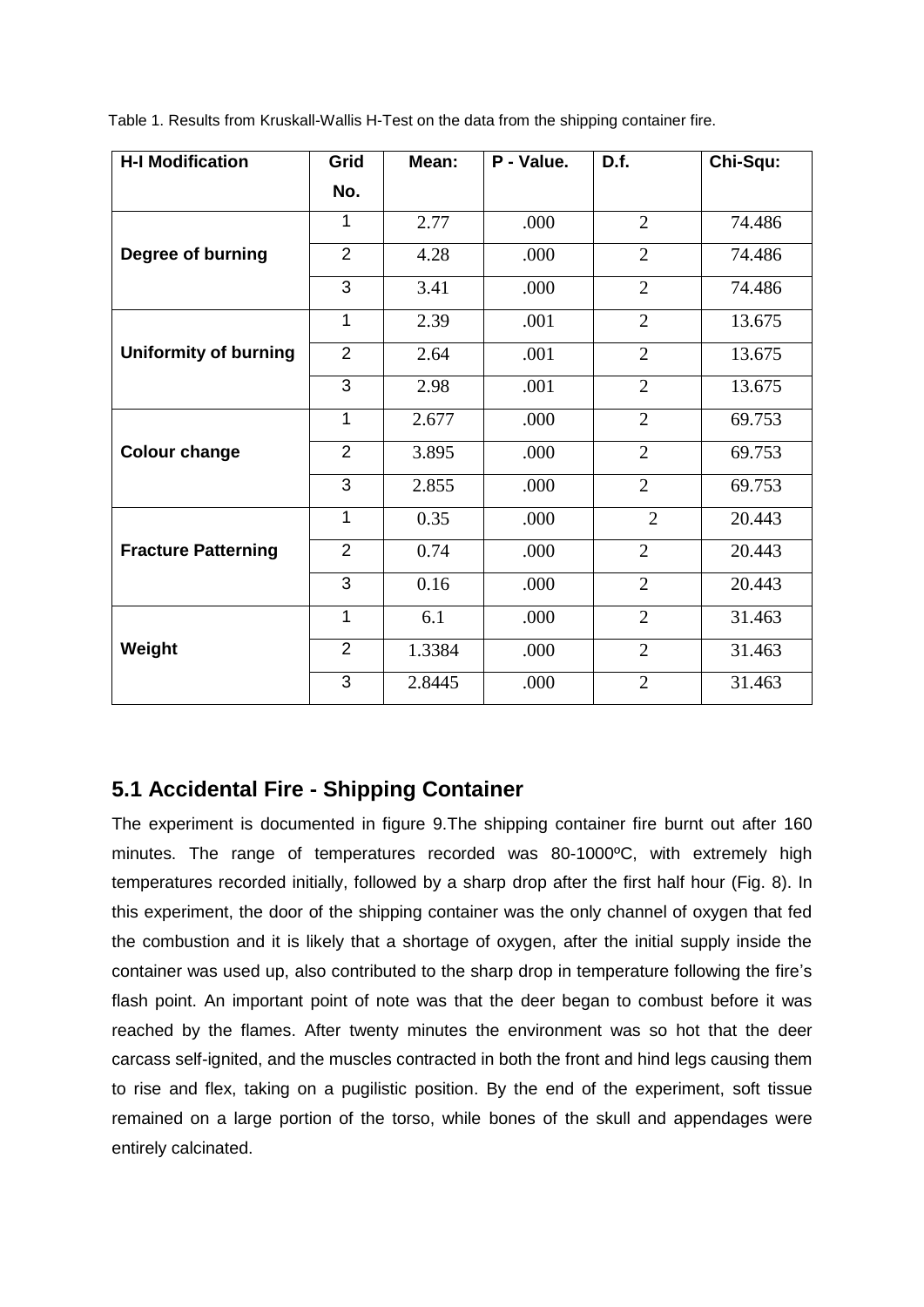**Fig. 8. The recorded temperatures of the shipping container fire at 10 minute intervals.**

**Figure 9. Flow diagram documenting the shipping container experiment.**

### **5.2 Funeral Pyre**

The experiment is documented in figure 11. The funeral pyre burned for a total of 210 minutes and temperatures ranged from 166-553ºC (Fig 10), demonstrating a continuum. In this experiment it was noted that the strong northerly wind on the day of the experiment helped with this continuity as it stimulated the oxygen flow. After approximately 20 minutes the fur of the deer began to char and after 50 minutes the muscles in the hind legs began to contract. After 1.5 hours, logs were no longer added to the fire as the pyre had collapsed, only a small fire remained and the addition of more fuel would not cause the carcass to reduce any more. By the end of the experiment the surface temperature of the pyre site was still considerably high. A small portion of the torso was left consisting of soft tissue, and a substantial amount of calcinated bone mostly from the front and hind legs, as well as the skull also remained.

#### **Fig. 10. The recorded temperatures of the funeral pyre at 10 minute intervals.**

#### **Figure 11. Flow diagram documenting the funeral pyre experiment.**

### **5.3 Weight**

The shipping container fire produced 303 fragments of burnt material, including bone and soft tissue, weighing 699.23g in total. The male deer carcass originally weighed 25Kg prior to burning. A weight reduction of 24,300.77g (97.2%) took place during firing. The funeral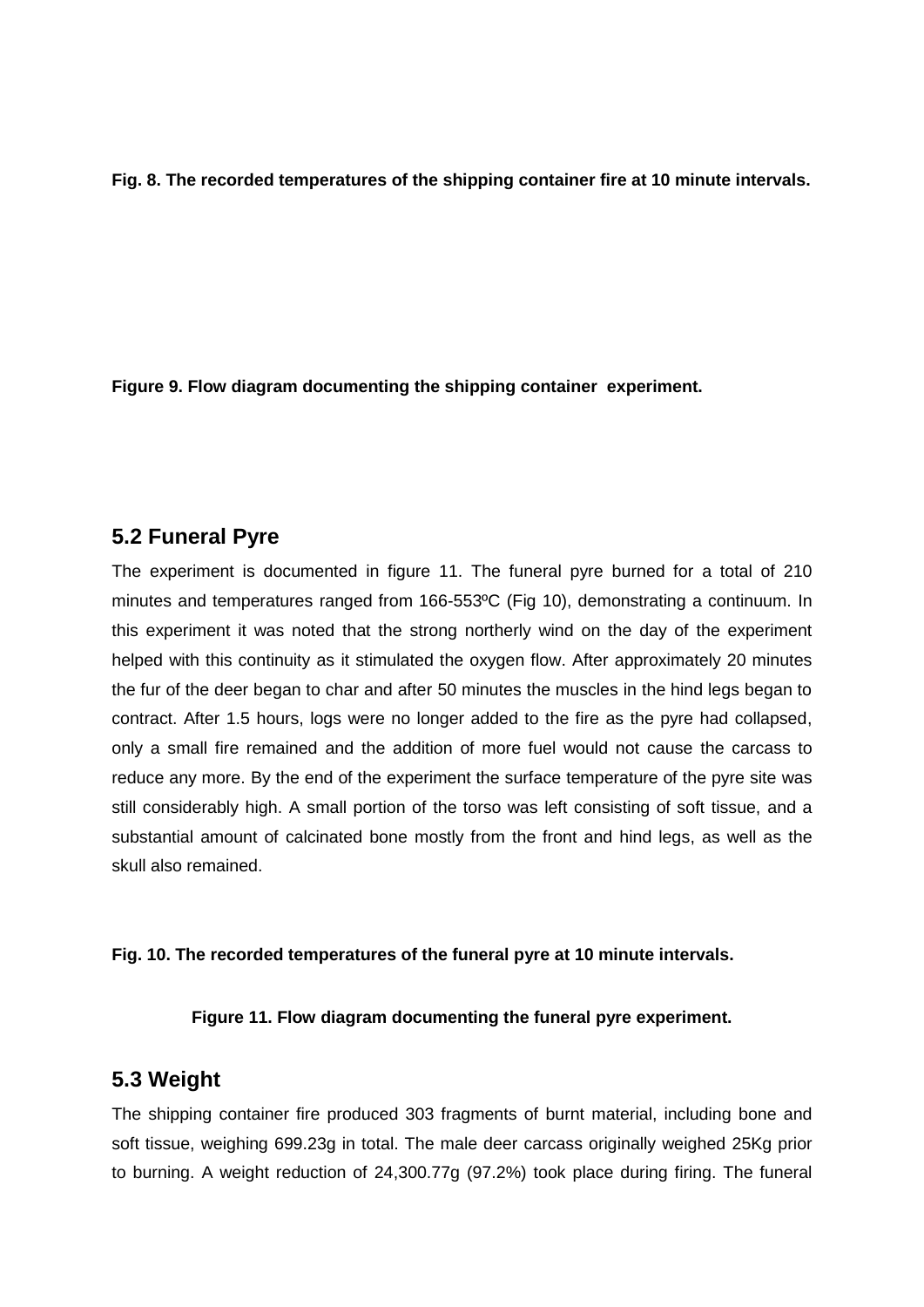pyre experiment on the other had resulted in 398 fragments of burnt material weighing 269.47g in total. The female deer carcass originally weighed 20Kg before the experiment. A weight reduction of 19,730.53g (98.65%) had occurred. In both instances, a similar quantity of burnt material was produced for both the male and female deer cadavers, however the weight of the burnt material varied substantially. A students t-test found the difference in the average total weight to be significant (p<0.000).

# **5.4 Degree of Burning**

Figure 12 present the results of the degree of burning from the two experiments. Of the 303 fragments recovered from the shipping container fire, the majority (184 fragments, 60.8%) displayed a variety of stages of thermal decomposition, from no burning through to more than 50% carbonization, while the remainder (119 fragments, 39.2%) exhibited more than 50% calcination. Overall the median score was 4, with an interquartile range of 2. The 398 fragments of bone from the funeral pyre however, exhibited a higher degree of calcination overall (367 fragments, 92.2%) with only some evidence of carbonization through to calcination (31 fragments, 7.8%) achieving a median value of 5 with an interquartile range of 0. The Mann-Whitney *U* test found this differentiation between the two datasets significant to (p<0.001).

**Fig. 12. The number of fragments scored for the degree of burning from the shipping container fire and funeral pyre.**

# **5.5 Uniformity of Burning**

A similar outcome was also observed in the uniformity of burning (Fig 13). The fragments from the shipping container displayed varying levels of heat exposure with the majority (137 fragments, 45.2%) exhibiting three different burning patterns on the same element and scoring a median value of 3, with an interquartile range of 1. However, over half of the fragments from the funeral pyre displayed a uniform burning pattern (290 fragments, 72.8% scoring 1 – complete uniformity) while the remainder scored between two patterns of burning and four patterns of burning (108 fragments, 26.4%), obtaining a median value of 1 and an interquartile range of 1. Again, the difference between the two experiments were found significant by the Mann-Whitney *U* test (p<0.001).

**Fig. 13. The number of fragments scored for the uniformity of burning from the shipping container fire and funeral pyre.**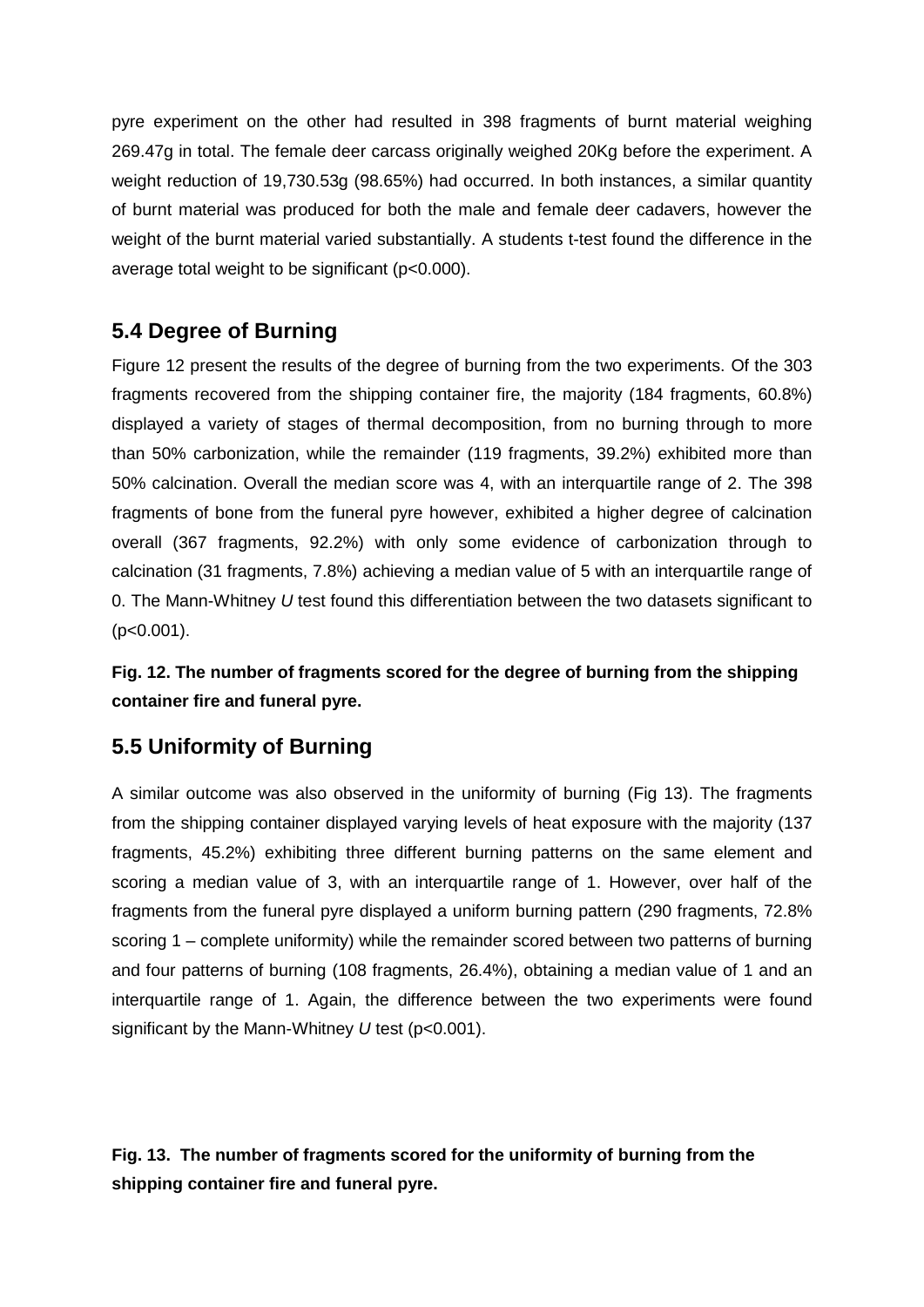# **5.6 Colour Change**

The change in colour between the two datasets was also found to differ significantly (Fig 14), with P<0.001 obtained by the Mann-Whitney *U* test. Score 6 (white colouration) was the most observed pigmentation in both assemblages and was recorded 225 times (74.3%) for the shipping container and 389 times (97.7%) for the funeral pyre; however the number of scores in the other categories varied substantially between the two assemblages. The remaining fragments from the shipping container demonstrated a relatively even spread of colouration from brown to orange, while those from the funeral pyre displayed minimal variation and an overall majority of white pigmentation.

**Fig. 14. The number of fragments scored for chromatic alteration from the shipping container and funeral pyre.**

## **5.7 Fracture Patterning**

Only a small proportion of both assemblages exhibited fracture patterning. The results presented in figure 15 show that the fragments from the shipping container consisted of mostly longitudinal fractures (58 fragments, 19.1%), with some transverse (3 fragments, 0.9%) and exfoliated patterning (23 fragments, 7.5%), however polygonal breakages were not recorded. The majority of fragments from the funeral pyre exhibited transverse fracturing (55 fragments, 13.8%), with some evidence for longitudinal (11 fragments, 2.7%) and polygonal breakages (13 fragments, 3.2%), but exfoliated fracturing was not evident. This differentiation was significant by Mann-Whitney *U* test (p<0.001).

**Fig. 15. The number of fragments scored for fracture patterning from the shipping container and funeral pyre.**

### **7 Discussion**

The use of field experiments in the burning of animal cadavers to investigate the macroscopic H-I modifications in burnt bone is a valuable scientific approach, as demonstrated by this study, and should be applied more widely in this field of research to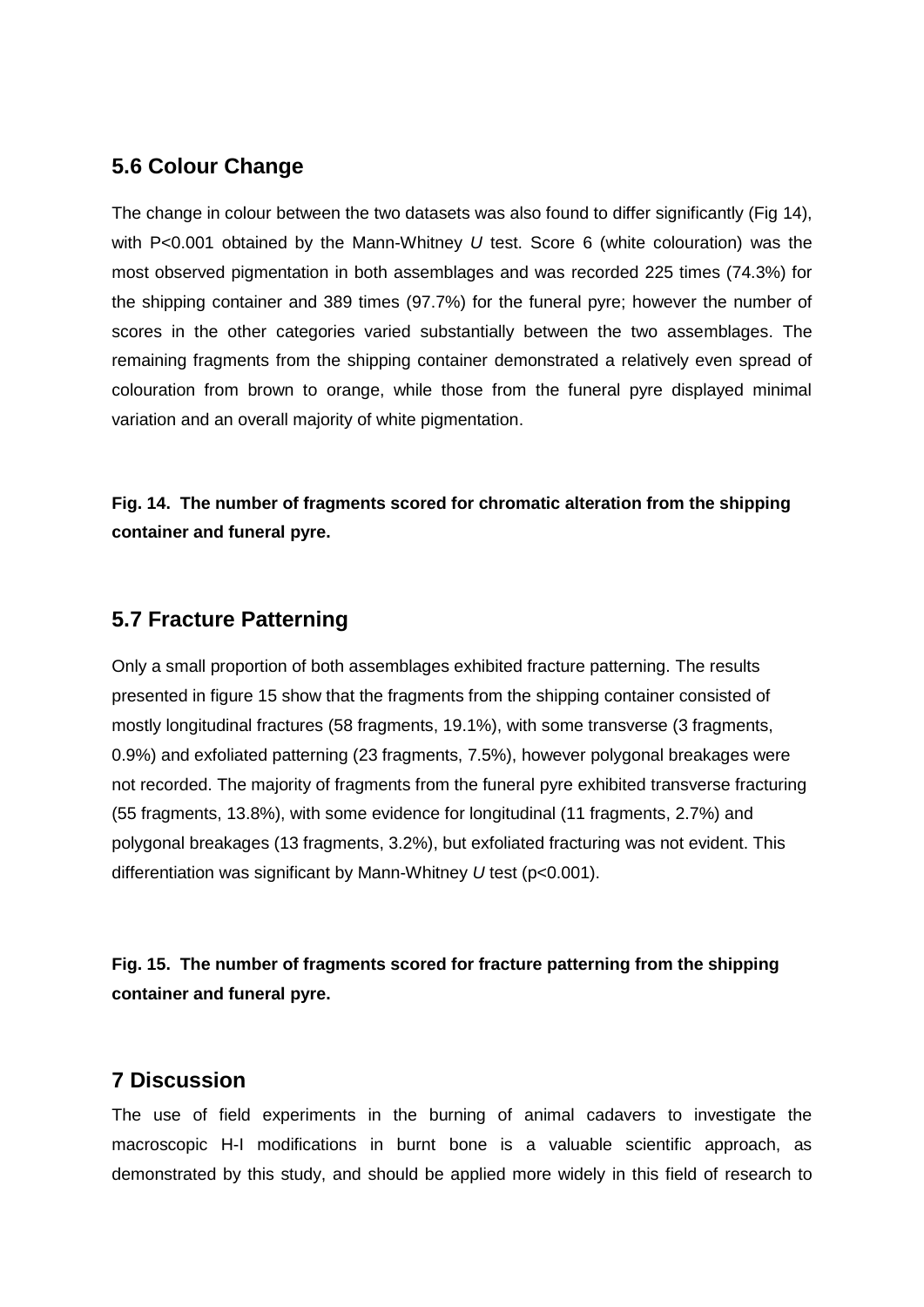compliment laboratory research. From this pilot study, it is clear that the use of fire within a non-laboratory environment is challenging and warrants considerable effort and planning for all those involved. The methodological approach provided in this study not only describes the resources needed for conducting these types of experiments, including landowner's permission, collaboration with the local fire authorities, and health and safety considerations, but also the quantity and type of material needed to achieve a fires flash point and maintain combustion to ensure the decomposition of a carcass. It also highlights key issues that should be taken into consideration when planning such an experiment, including carcass storage to avoid scavenging, the use of seasoned wood, and the difficulties surrounding recording the temperature of the carcass itself.

Recently burnt bone is difficult to handle and transport back to a laboratory for analysis without causing further post-burning damage. The material from the funeral pyre experiment was left to cool for an hour before being sprayed with water. This action was taken to avoid leaving the material overnight and risk scavenging. However, it is possible that this increased the risk of bone fragmentation, considering the friable nature of the material. A small amount of bone was initially tested, to establish whether this would compromise structural integrity. Seemingly, no further breakage occurred. The material was left to dry before it was retrieved, however this is not to say that fragmentation did not take place during transport as a result. The quantification of H-I modifications can also be challenging. By assessing every fragment and using schematic scoring systems to document the H-I modifications, a large amount of data can be collected efficiently. These scoring systems are however subject to the perceptions of the examiner; it would have been useful to conduct an inter-observer study of the methods used in this paper to assess their reliability.

The value of this pilot study is the documentation of open-aired experimentation, and recognition of the many aspects that need to be considered for sufficient and thorough interpretation of the data. This is because the fires in this study were subject to multiple influencing factors, including varying weather conditions, availability, quality and quantity of fuel, the use of different sized and sexed carcass, and the simulation of accidental and deliberate fires. Future research would benefit from measuring these conditions in greater detail.

These two opposing experiments, a deliberate funeral pyre and an accidental shipping container fire demonstrate how different ways of managing both the body and the fire can significantly affect the H-I changes in bone. The burnt material from the funeral pyre demonstrates a predominately white colouration of uniformed burning. This has been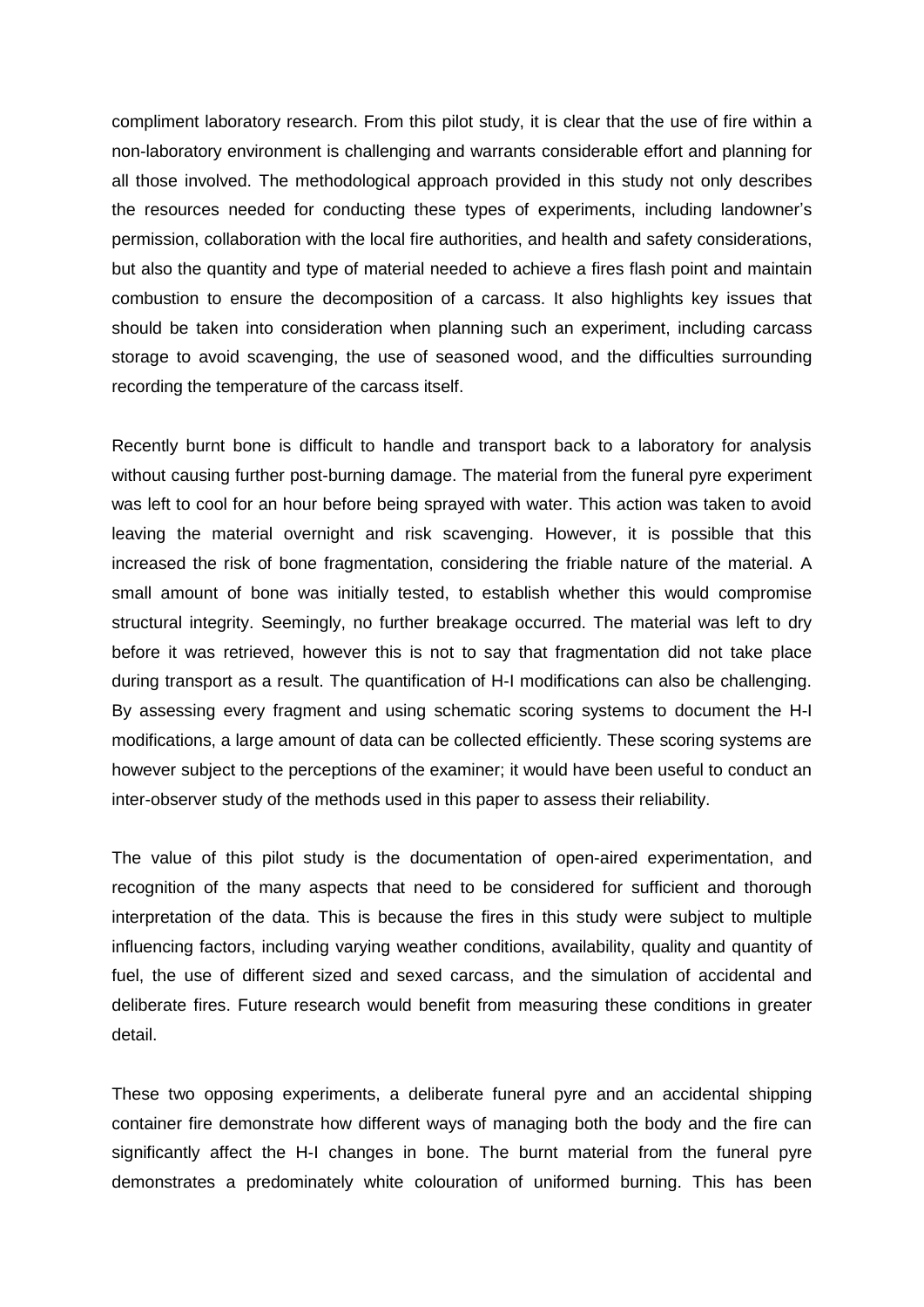observed in other pyre experiments as well as modern crematoriums (McKinley 1993b; Schultz et al. 2015) and is most definitely a result of a consistent burn caused by the continual management of the fire, supplementation of the fuel load and a sufficient oxygen supply (David 1990). It is worth noting that other laboratory and field experiments have only achieved this level of calcination at temperatures in excess of 645˚C (Shipman et al. 1984). The use of a non-contact digital LCD infrared thermometer that records temperature using an infrared beam directed at the pyre may not be the most accurate tool, despite being the safest. It would be useful for future research to find a way of measuring the temperature of the carcass and not just the fire. A small amount of soft tissue remained on the torso of the deer burnt on the funeral pyre. The torso is the last portion of the body to become skeletonised (Bohnert et al. 1998) and despite the continual management of the pyre and supplementation of the fuel, it was difficult to decompose.

The material recovered from the shipping container fire retained a lot of soft tissue, and demonstrated the full spectrum of colour alteration of inconsistent burning. These results have also been observed in both archaeological and modern fires (Bohnert et al. 1997; Noy 2000). It is in part due to different areas of the body consisting of greater proportions of soft tissue, and therefore requiring more extensive burning. Consequently, if burning conditions are inconsistent in relation to temperature, fuel and oxygen, and are not managed, complete thermal decomposition of the entire body will not be achieved (Schultz et al. 2015).

Despite both experiments producing similar quantities of material, the total weight differed, while the total average weight of individual fragments also varied significantly. This is due to the difference in the preservation of soft tissue between the two assemblages. Different types of fracture pattens were also observed in both assemblages. These results have also been observed in archaeological research (Thompson et al. 2016) and could simply be a reflection of the different ways in which these fires were managed. It would be interesting for future research to also examine the difference in fragmentation, as a means of exploring how the management of the body and manipulation of the fire can affect the breaking up of the material.

Both carcasses demonstrated joint flexure. It is unclear to what extent joint flexure is influenced by the condition of the animal when burnt, for instance time since death or extent of deposition. Even though the deer were culled three days before the experiment, they were kept in chest freezers in order to postpone decomposition, which may have enabled normal muscle contraction. It would be interesting for this aspect to be taken further with additional experimentation.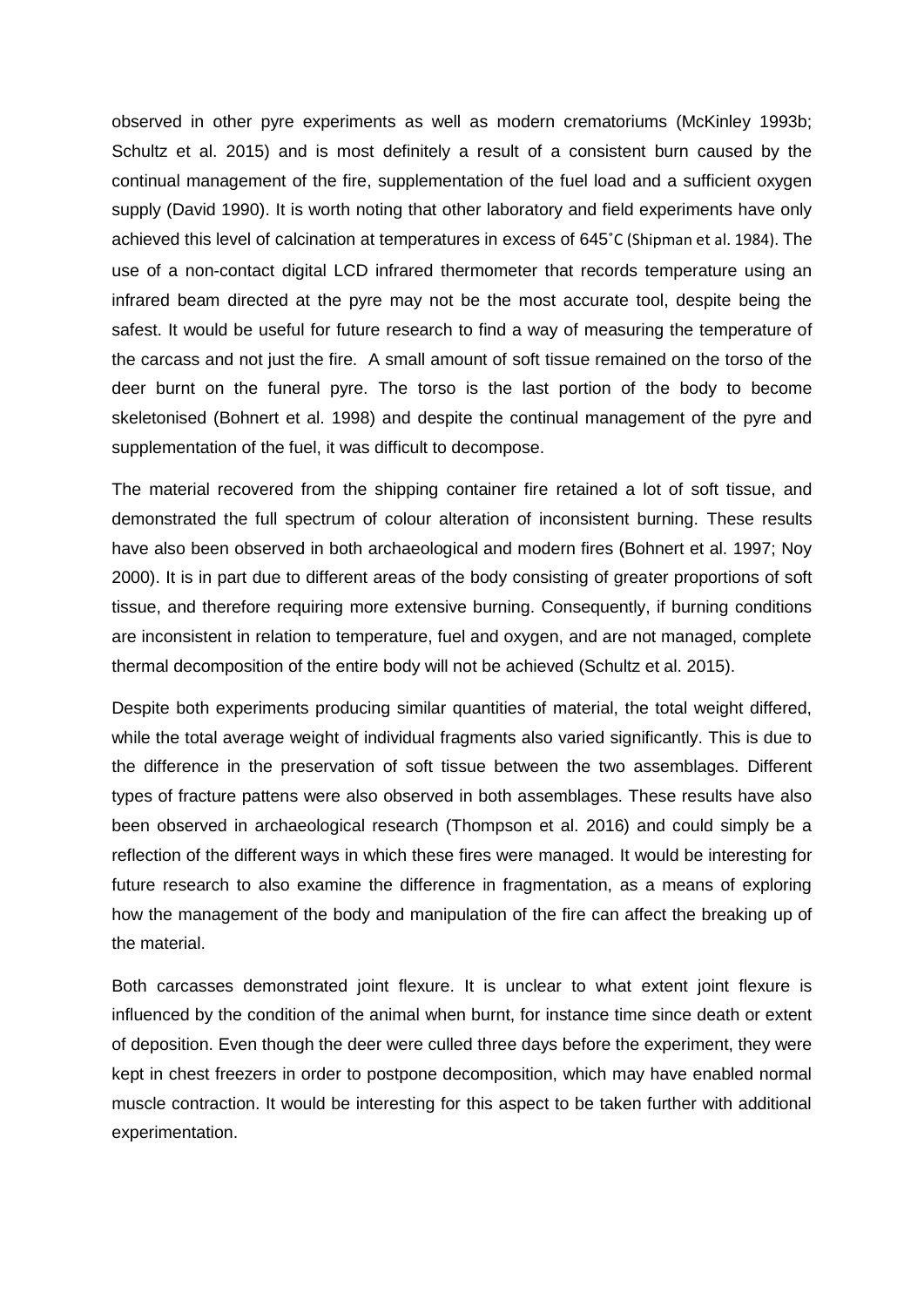# **8 Conclusion**

This paper has demonstrated the value of field experimentation and how it can complement the already extensive laboratory research available in this field. The documentation of openair field experiments is necessary for enhancing our knowledge of burned human remains. Organising and conducting field experiments is difficult, where conditions cannot be easily controlled. However, it does provide insight into the many different stimuli that can influence both managed and accidental fires. The results of this study have confirmed that two different open-air experiments produce significantly different rates of H-I changes in skeletal remains, with regards to degree and uniformity of burning as well as fracture patterning, colour change and weight. This pilot study has also raised addition research questions concerning the preservation of a body and its effect on muscle contraction, as well as how to effectively record the temperature of a carcass during firing, all of which would benefit from the implementation of further field experimentation.

## **9 Acknowledgments**

The authors would like to thank Dr Gundula Mϋldner (Reading University) and Professor Rick Stafford (Bournemouth University) for advice on statistics and manuscript preparation. We are grateful to Terri Rees, Kevin Pickering and colleagues at West Moors Fire Training Centre, Dorset, for assisting with the simulated house fire. Thanks also to the Sturdy family and maintenance staff at Trigon Estate, Wareham Dorset for hosting and assisting with the experimental pyre. The burnt bone analysis was conducted by the first author in the School of Science and Technology at Bournemouth University.

#### 1 **10. References**

- 2 Baby, R.S., 1954. *Hopewell cremation practices. Papers in Archaeology*. Ohio Historical
- 3 Society. Columbus, 1-7.
- 4 Bankoff, H.A., Winter, F.A., 1979. A house-burning in Serbia: What do burned remains tell
- 5 an archaeologist. *Archaeology*. 32, 5, 8-14.
- 6 Bennett, J.L., 1999. Thermal alteration of buried bone. *Journal of Archaeological Science*. 7 26, 1, 1-8.
- 8 Binford, L.R., 1963. An analysis of cremations from three Michigan sites. *Wisconsin*  9 *Archaeologist*. 44, 98-110.
- 10 Bohnert, M., Rost, T., Faller-Marquardt, M., Ropohl, D., Pollak, S., 1997. Fractures of the
- 11 base of the skull in charred bodies: Post-mortem heat injuries or signs of mechanical
- 12 traumatisation? *Forensic Science International.* 87, 55-62.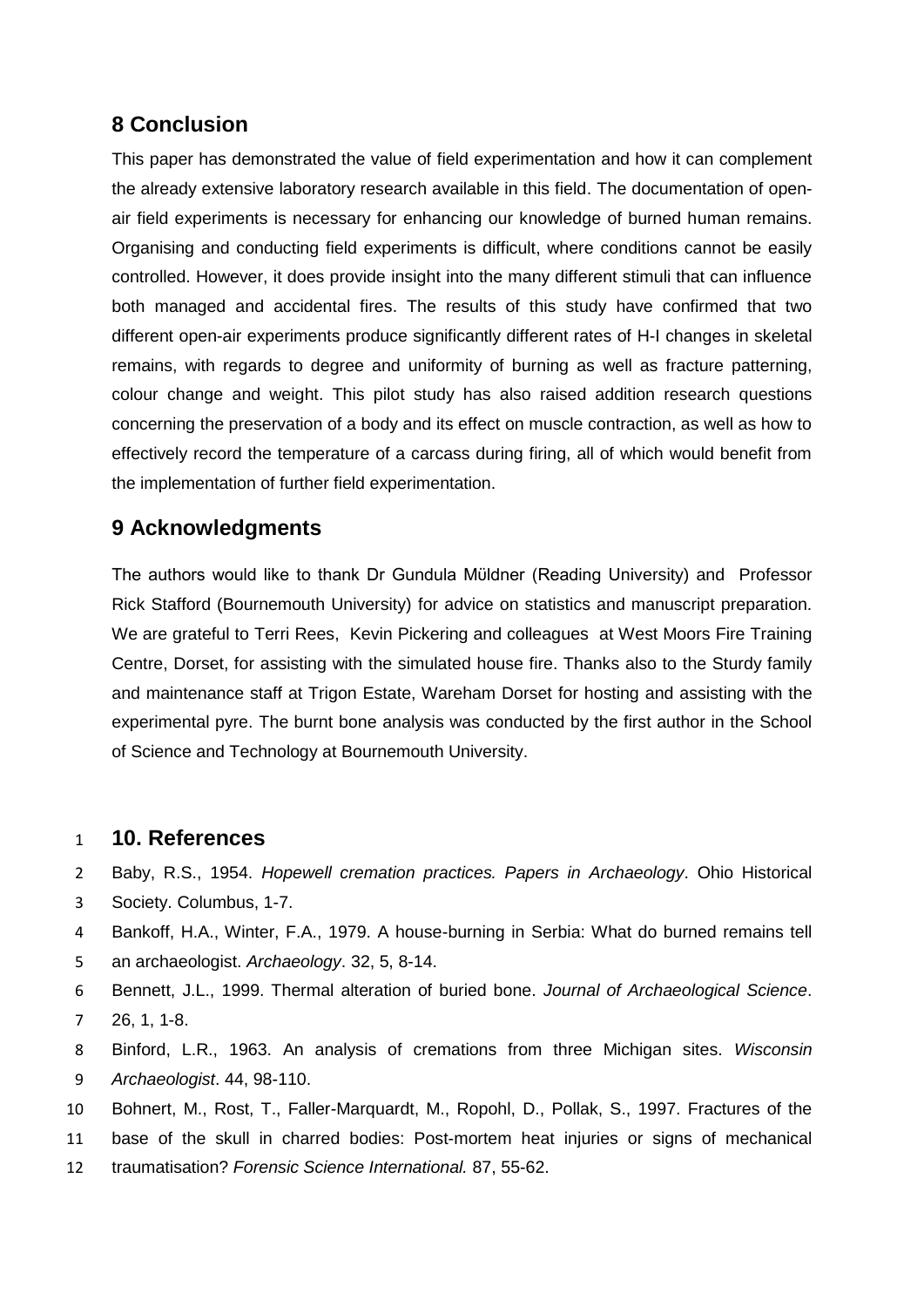- Bohnert, M., Rost, T., Pollack, S., 1998. The degree of destruction of human bodies in relation to the duration of fire. *Forensic Science International*. 95, 11-21.
- Bond, J.M., Worley F.L., 2006. Companions in death: The roles of animals in Anglo-Saxon
- and Viking cremation rituals in Britain. In Gowland, R., Knüsel, C., (Eds). *Social archaeology*
- *of funerary remains*. Oxford, Oxbow, 89-98.
- Brady, K., 2006. The prehistoric landscape at Tutt Hill, Westwell, Kent. CTRL Integrated Site
- Report Series. London and Continental Railways. London.
- Brickley, M.B. (2007). A case of disposal of a body through burning and recent advances in
- the study of burned human remains. In Brickley, M., Ferllini, R., (Eds). *Forensic*
- *Anthropology: Case Studies from Europe.* Charles C Thomas. Springfield, 69-85.
- Buikstra, J.E., Swegle, M., 1989. Bone modification due to burning: Experimental evidence.
- In Bonnichsen, R., Sorg, H., (Eds). *Bone modification*. Thompson-Shore Inc. Dexter, 247- 258.
- Cain, C.R., 2005. Using burned animal bone to look at middle Stone Age occupation and
- behaviour. *Journal of Archaeological Science.* 32, 6, 873-884.
- Chalmer, B.J., 1987. *Understanding statistics*. Marcel Dekker. New York.
- Collier, P.C.R., 1996. Fire in a residential building: Comparisons between experimental data
- and a fire zone model. *Fire Technology*. 32, 3, 195-218.
- Collini, F., Amadasi, A., Mazzucchi, A., Porta, D., Regazzola, V.L., Garofalo, P., Di Blasio, A.
- and Cattaneo, C., 2015. The erratic behavior of lesions in burnt bone. *Journal of Forensic Science. 60*, 5, 1290-1294.
- David, B., 1990. How was this bone burnt? In Solomon, S., Davidson, I., Watson, D., (Eds).
- *Problem solving in taphonomy: Archaeological and palaeontological studies from Europe,*
- *Africa and Oceania, Tempus, Archaeology and material culture studies in Anthropology*. Vol
- 2. University of Queensland. Queensland, 65-79.
- Dehaan, J.D., 2015. Fire and Bodies. In Schmidt, C.W., (Eds). *The analysis of burned*  39 human remains. 2<sup>nd</sup> ed. Academic Press. Oxford, 1-16.
- Delvin, J.B., Herrmann, N.P., 2015. Bone colour. In Schimdt, C.W., Symes, S.A., (Eds). *The*  41 analysis of burned human remains. 2<sup>nd</sup> ed. Academic Press. Oxford, 119-138.
- Downes, J., 1999. Cremation: a Spectacle and a Journey. In Downes, J., and Pollard, T.,
- (Eds).*The Loved Body's Corruption. Archaeological Contributions to the Study of Human*
- *Mortality.* Cruithne. Glasgow, 19–29.
- Dupras, T.L., Schultz, J.J., 2013. Taphonomic bone staining and colour change in forensic
- contexts. In Pokines, J.T., Symes, S.A., (Eds). *Manual of Forensic Taphonomy.* CRC Press.
- London, 315-340.
- Ellingham, S.T.D., Thompson, T.J.U., Islam, M., 2015a. Estimating temperature exposure of
- burnt bone A methodological review. *Science and Justice.* 55, 181-188.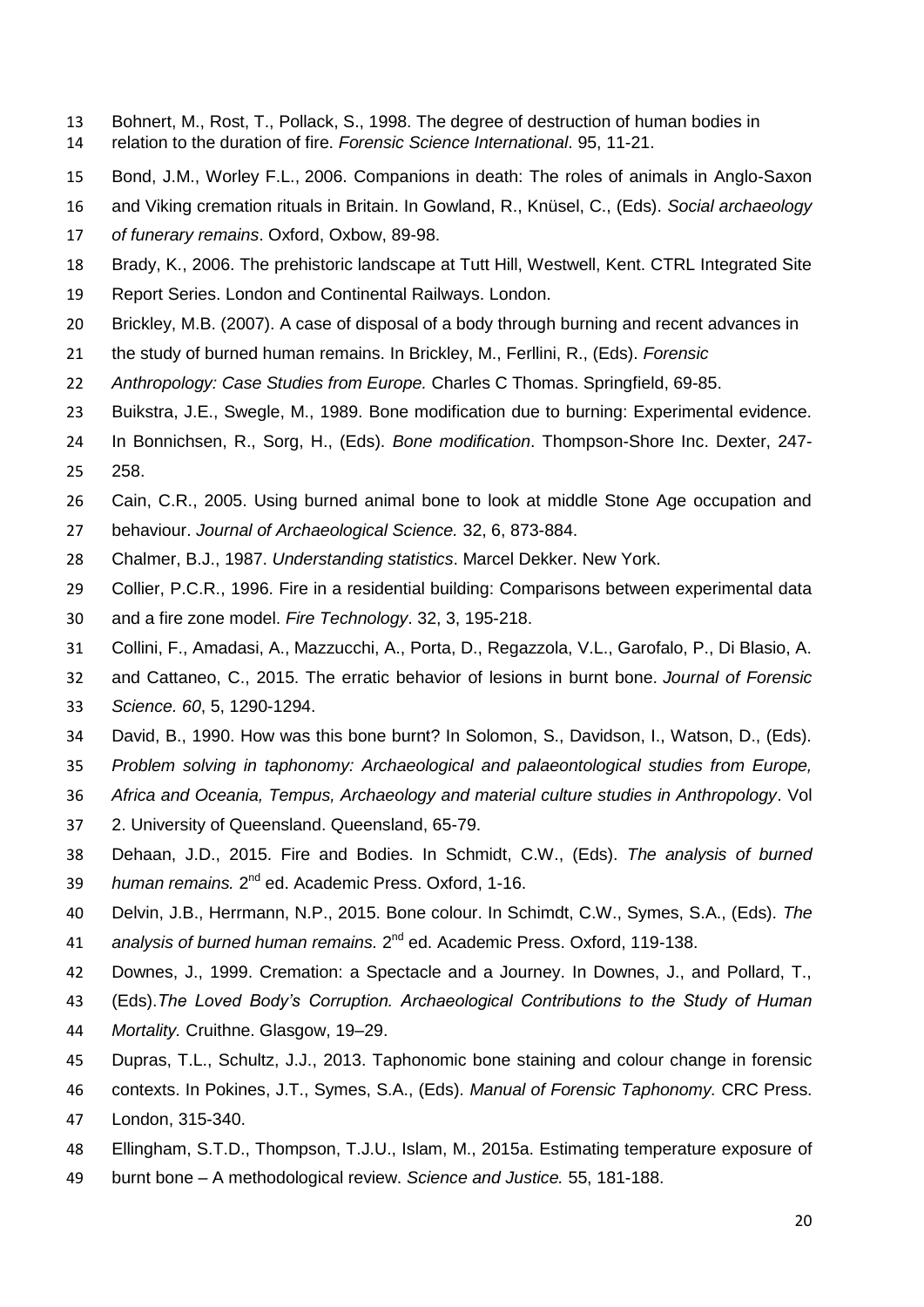- Ellingham, S.T.D., Thompson, T.J.U., Islam, M., 2015b. Thermogravimetric analysis of property changes and weight loss in incinerated bone. *Palaeogeography, Palaeoeclimatology, Palaeoecology.* 438, 239-244.
- Ellingham, S.T.D., Thompson, T.J.U., Islam, M., 2016. The effect of soft tissue on
- temperature estimation from burnt bone using fourier transform infrared spectroscopy.
- *Journal of Forensic Sciences.* 61, 1, 153-159.
- Etxeberria, F., 1994. Aspectos macroscópicos del hueso sometido al fuego: revisión de las
- cremaciones descritas en el País Vasco desde la arqueologia. *Munibe*. 46, 111-116.
- 58 Field, A., 2009. *Discovering statistics using SPSS.* 3<sup>rd</sup> ed. SAGE Publications Ltd. London.
- Flamman, J.P., 2004.Two burnt-down houses examined. *EuroREA*. 1, 93-102.
- Gonçalves, D. (2011) "The reliability of osteometric techniques for the sex
- determination of burned human skeletal remains" *Homo-Journal of Comparative Human*
- *Biology* 62, 351-358.
- Gonçalves, D., Campanacho, V., Thompson, T., Mataloto, R., 2015a. The weight of the
- matter: Examining the potential of skeletal weight for the bioarchaeological analysis of
- cremation at the Iron Age necropolis of Tera (Portugal). In Thompson, T., (Ed). *The*
- *archaeology of cremation. Burned human remains in funerary studies.* Oxbow Books.
- Oxford, 63-96.
- Gonçalves, D., Cunha, E., Thompson, T.J.U., 2015b. Estimation of the pre-burning condition of human remains in forensic contexts. *International Journal of Legal Medicine.* 129, 5, 1137-
- 1143.
- Gonçalves, D., Thompson, T.J.U., Cunha, E., 2011. Implications of heat-induced changes in
- bone on the interpretation of funerary behaviour and practice. *Journal of Archaeological Science.* 38, 1308-1313.
- Gruchy, S., Rogers, T.L., 2002. Identifying chop marks on cremated bone: A preliminary study. *Journal of Forensic Science.* 47, 5, 1-4.
- Grupe, G., Herrmann, B. 1983. Über das Schrumpfungsverhalten Experimentell Verbrannter Spongiöser Knochen am Beispiel des Caput Femoris. *Zeitschrift fürMorphologieAnthropologie.* 74, 2, 121–127.
- Harvig, L., Kveiborg, J., Lynnerup, N., 2015. Death in flames: Human remains from a domestic house fire from early Iron Age, Denmark. *International Journal of Osteoarchaeology.* 25, 701-710.
- Hausmann, R., Betz, P., 2002. Thermally induced entrance wound-like defect of the skull.
- *Forensic Science International*. 128, 3, 159-161.
- Herrmann, B., 1976 Neuere Ergebnisse zur Beurteilung menschlicher Brandknochen.
- Zeitschrift für. *Rechtsmedizin.* 77, 191–200.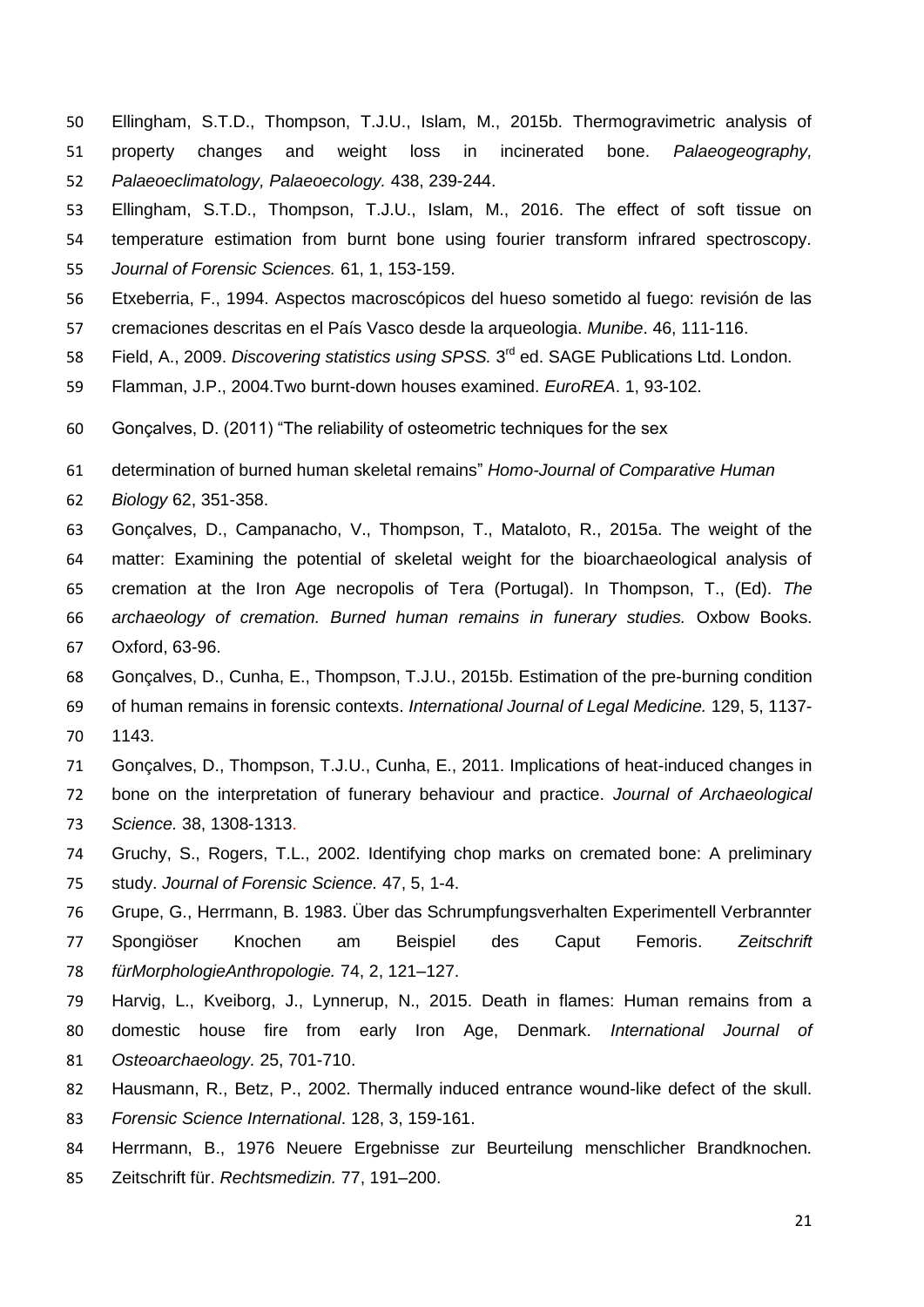- Herrmann, N.P. and Bennett, J.L., 1999. The differentiation of traumatic and heat-related fractures in burned bone. *Journal of Forensic Science*. *44*, 3, 461-469.
- Jonuks, T., Konsa, M., 2007. The revival of prehistoric burial practices: Three archaeological experiments. *Folklore.* 37, 91-100.
- Marciniak, S.M., 2009. A preliminary assessment of the identification of saw marks on
- burned bone. *Journal of Forensic Sciences*. *54*, 4, 779-785.
- Marshall, A., 2011. Experimental Archaeology: 1. Early Bronze Age cremation pyres 2. Iron Age Grain Storage. BAR British Series 530. Archaeopress. Oxford.
- Mayne Correia, P.M., 1997. Fire modification: A review of the literature. In Haglund, W.D.,
- Sorg, M.H., (Eds). *Forensic taphonomy: The post-mortem fate of human remains*. CRC Press. New York. 275-293.
- McKinley, J.I., 1993a. Bone fragment size and weight of bone from modern British cremations and the implications for the interpretation of archaeological cremations. *International Journal of Osteoarchaeology.* 3, 4, 283-287.
- McKinley, J.I., 1993b. Cremated bone. In Timby, J., (Ed). Sancton I Anglo-Saxon cemetery excavations carried out between 1976-1980. *The Archaeological Journal.* 150, 243-365.
- McKinley, J.I., 1997. Bronze Age barrows and funerary rites and rituals of cremation.
- *Proceedings of the Prehistoric Society.* 63, 129-145.
- McKinley, J.I., 2004. *The Anglo-Saxon cemetery at Sponge Hill, North Elsham Part VIII: The*
- *cremations.* East Anglian Archaeology. EAA 69. Norfolk Museum Services. Norfolk.
- McKinley, J.I., 2008. In the heat of the pyre: Efficiency of oxidation in Roman-British cremations, did it really matter? In Schmidt, C., Symes, S.A., (Eds). *The analysis of burned human remains.* Academic Press. London. 163-184.
- McKinley, J.I., 2015. Forward. In Thompson, T., (Ed). *The archaeology of cremation. Burned human remains in funerary studies.* Oxbow Books. Oxford. Vii-Xi.
- Nelson, R., 1992. A microscopic comparison of fresh and burned bone. *Journal of Forensic Science.* 37, 1055–1060.
- Noy, D., 2000. Half-burnt on an emergency Pyre: Roman cremations which went wrong.
- *Greece & Rome*. 47, 2, 186-196.
- Passalacqua, N.V., Fenton, T.W., 2012. Developments in skeletal trauma: Blunt-force
- trauma. In Dirkmaat, D., (Ed). *A companion to forensic anthropology*. Blackwell Publishing. Oxford, 400-412.
- Piga, G., Thompson, T., Malgosa, A., Enzo, S., 2015. The potential of X-Ray diffraction in the analysis of burned remains from forensic contexts. *Journal of Forensic Sciences.* 54, 534-539.
- Piga, G., Gonçalves, D., Thompson, T. J. U., Brunetti, A., Enzo, S., Malgosa, A. 2016. The advantage of combining ATR-IR and XRD analyses of burned skeletal remains for the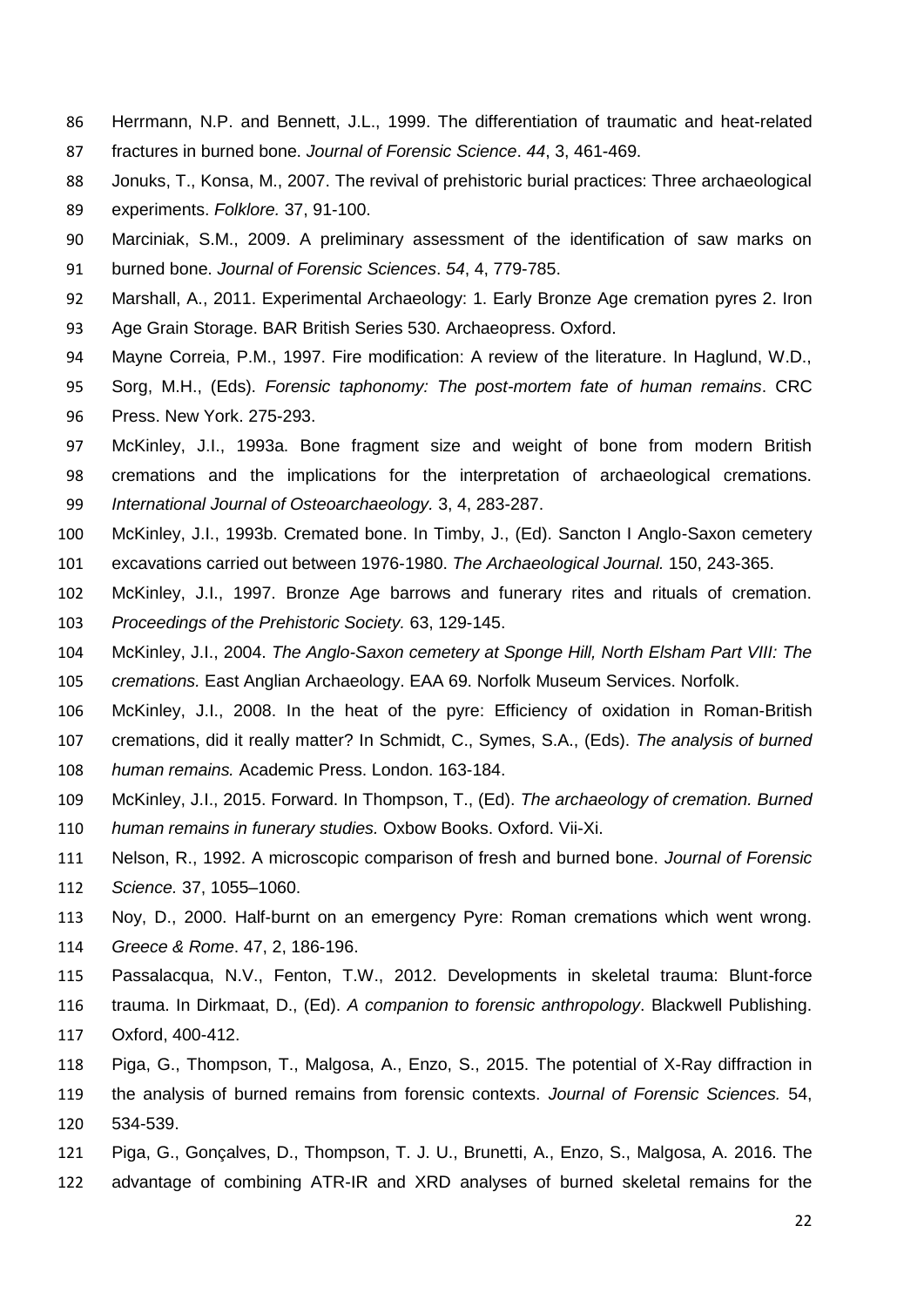- estimation of maximum temperature. *International Journal of Spectroscopy*. DOI: http://dx.doi.org/10.1155/2016/481014.
- Pope, E.J., Smith, O.C., 2004. Identification of traumatic injury in burned cranial bone: An experimental approach. *Journal of Forensic Science.* 49, 3, 431-440.
- Poppa, P., Porta, D., Gibelli, D., Mazzucchi, A., Brandone, A., Grandi, M., Cattaneo, C.,
- 2011. Detection of blunt, sharp force and gunshot lesions on burnt remains: a cautionary
- note. *The American Journal of Forensic Medicine and Pathology.* 32, 3, 275-279.
- Rasmussen, M., Grønnow, B., 2004. The historical-archaeological experimental centre at
- Lejre, Denmark: 30 years of experimenting with the past. In Stone, P.G., Planel, P.G., (Eds).
- *The Constructed Past. Experimental archaeology, education and the public.* Routledge.
- London, 136.
- Reidsma, F.H., Hoesel, A.v., Os, B.J.H.v, Megens, L., Braadbaart, F. 2016. Charred bone:
- Physical and chemical changes during laboratory simulated heating under reducing conditions and its relevance for the study of fire use in archaeology. *Journal of Archaeological Science,* 10, 282-292.
- Ritchie, K., 2006. The prehistoric settlement at Little Stock Farm, Mersham, Kent. CTRL Intergrated Site Report Series. London and Continental Railways. London.
- 140 Salter, J. (2008) "Male model murdered in a case of mistaken identity". *The Telegraph* (8<sup>th</sup> August).
- Schultz, J.J., Warren, M.W., Krigbaum, J.S., 2015. Analysis of human cremains. In Schmidt,
- 143 C.W., Symes, S.A., (Eds). The analysis of burned human remains. 2<sup>nd</sup> ed. Academic Press. Oxford, 83-103.
- Shipman, P., Foster, G., Schoeninger, M., 1984. Burnt bones and teeth: An experimental study of colour, morphology, crystal structure and shrinkage. *Journal of Archaeological Science.* 11, 4, 307-325.
- Sigvallius, B., 1994. *Funeral pyres. Iron Age cremations in North Spånga*. Stockholm University. Stockholm.
- Silva, F.C., 2015. The funerary practice of cremation at Augusta Emerita (Mérida, Spain) during high empire: Contributions from the anthropological analysis of burned human bone.
- 152 In Schmidt, C.W., Symes, S.A., (Eds). The analysis of burned human remains. 2<sup>nd</sup> ed.
- Academic Press. Oxford, 124-150.
- Snoeck, C., Schulting, R.J., Lee-thorp, J.A., Lebon, M., Zazzo, A., 2016. Impact of heating
- conditions on the carbon and oxygen isotope composition of calcined bone. *Journal of*
- *Archaeological Science.* 65, 32-43.
- Spennemann, D.H.R., Colley, S.M., 1989. Fire in a Pit: The effects of burning on faunal remains. *Archaeozoologia.* 3, 51-64.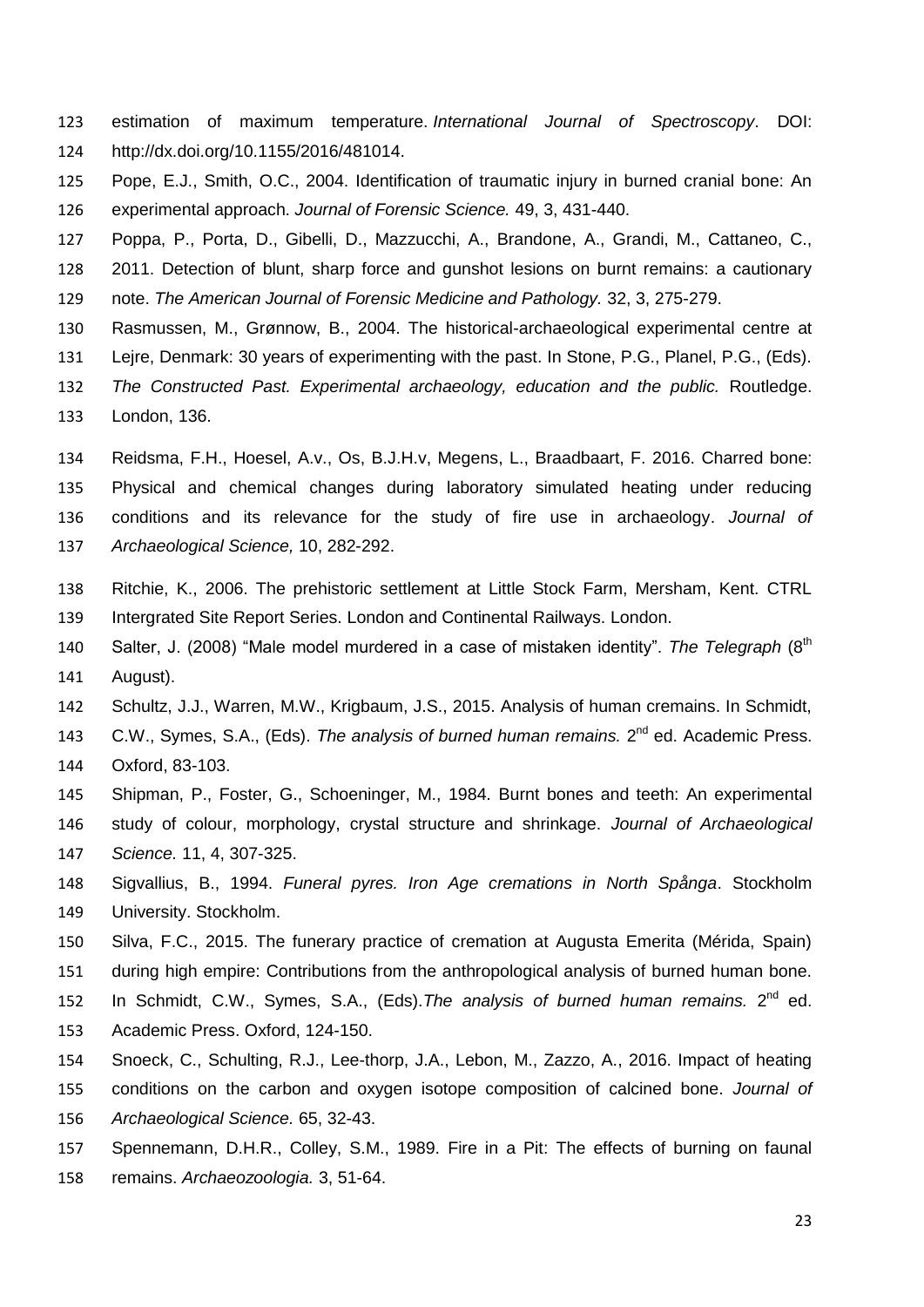- Squires, K.E. T.J.U. Thompson, M. Islam, A. Chamberlain. 2011. The application of histomorphometry and Fourier Transform Infrared Spectroscopy to the analysis of early Anglo-Saxon burned bone. *Journal of Archaeological Science.* 38, 2399–2409.
- Stiner, M.C., Kuhn, S.L., Weiner, S., Bar-Yosef, O., 1995. Differential burning, recrystallization, and fragmentation of archaeological bone. *Journal of Archaeological Science.* 22, 223-237.
- Strube, M.J., 2000. Reliability and generalization theory. In Grimm, L.G., Yarnold, P.R.,
- (Eds). *Reading and understanding more multivariate statistics.* American Psychological Association. Washington, 23-66.
- Symes, S., L'Abbé, E.N., Chapman, E.N., Wolff, I., Dirkmaat, D.C., 2012. Interpreting
- traumatic injury to bone in medicolegal investigations. In Dirkmaat, D.C., (Ed). *A Companion to Forensic Anthropology.* Wiley. Chichester, 340-389.
- Symes, S.A., Rainwater, C.W., Chapman, E.N., Gipson, D.R., Piper, A.L., 2015. Patterned
- thermal destruction in a forensic setting. In Schmidt, C.W., Symes, S.A., (Eds).*The analysis*
- 173 of burned human remains. (2<sup>nd</sup> ed). Academic Press. Oxford, 17-60.
- Thompson, T.J.U., 2004. Recent advances in the study of burnt bone and their implications for forensic anthropology. *Forensic Science International.* 146, 203-205.
- Thompson, T.J.U., 2005.Heat-induced dimensional changes in bone and their
- consequences for forensic anthropology. *Journal of Forensic Science.* 50, 1–8.
- Thompson, T.J.U., Gauthier, M., Islam, M. 2009. The application of a new method of fourier
- transform infrared spectroscopy to the analysis of burnt bone. *Journal of Archaeological Science,* 36, 910-914.
- Thompson, T.J.U., Islam, M., Bonniere, M., 2013. A new statistical approach for determining
- the crystallinity of heat-altered bone mineral from FTIR Spectra. *Journal of Archaeological Science.* 40, 416-422.
- Thompson, T. J. U., Szigeti, J., Gowland, R. L., Witcher, R. E., 2016. Death on the frontier:
- military cremation practices in the north of Roman Britain. *Journal of Archaeological Science.* 10, 828-836.
- Thurman, M.D., Willmore, L.J., 1982. A replicative cremation experiment. *North American Archaeologist.* 2, 4, 275-283.
- Tipper, J., 2012. Experimental archaeology and fire: The investigation of a burnt reconstruction at West-Stow Anglo-Saxon village. East Anglian Archaeology 146. Archaeological Services. Suffolk County Council. Suffolk.
- Ubelaker, D.H., 2009. The forensic evaluation of burned skeletal remains: A synthesis.
- *Forensic Science International.* 183, 1-5.